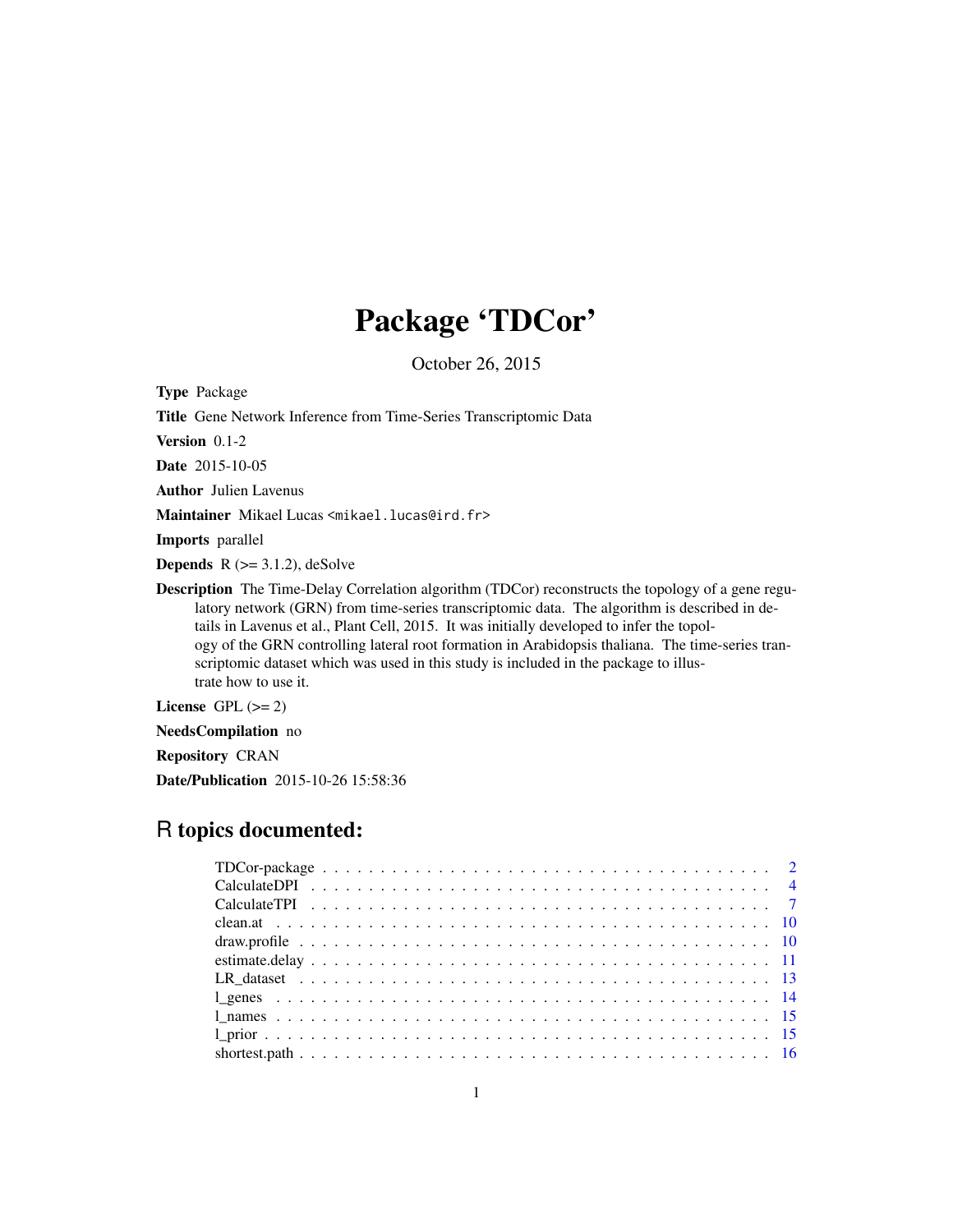<span id="page-1-0"></span>

| Index |  |  |  |  |  |  |  |  |  |  |  |  |  |  |  |  |  |  |  |  |
|-------|--|--|--|--|--|--|--|--|--|--|--|--|--|--|--|--|--|--|--|--|
|       |  |  |  |  |  |  |  |  |  |  |  |  |  |  |  |  |  |  |  |  |
|       |  |  |  |  |  |  |  |  |  |  |  |  |  |  |  |  |  |  |  |  |
|       |  |  |  |  |  |  |  |  |  |  |  |  |  |  |  |  |  |  |  |  |
|       |  |  |  |  |  |  |  |  |  |  |  |  |  |  |  |  |  |  |  |  |
|       |  |  |  |  |  |  |  |  |  |  |  |  |  |  |  |  |  |  |  |  |

<span id="page-1-1"></span>

TDCor-package *TDCor algorithm for gene regulatory network inference*

#### Description

TDCor (Time-Delay Correlation) is an algorithm designed to infer the topology of a gene regulatory network (GRN) from time-series transcriptomic data. The algorithm is described in details in Lavenus *et al.*, Plant Cell, 2015. It was initially developped to infer the topology of the GRN controlling lateral root formation in *Arabidopsis thaliana*. The time-series transcriptomic dataset analysed in this study is included in the package.

# Details

| Package:                                      | <b>TDC</b> <sub>or</sub> |
|-----------------------------------------------|--------------------------|
| Type:                                         | Package                  |
| Version:                                      | 12                       |
| Date:                                         | 2015-10-05               |
| License: GNU General Public License Version 2 |                          |

The reconstruction of a gene network using the TDCor package involves six steps.

- 1. Load the averaged non-log2 time series transcriptomic data into the R workspace.
- 2. Define the vector [times](#page-24-1) containing the times (in hours) at which the samples were collected.
- 3. Define the vector containing the gene codes of the genes you want to reconstruct the network with (e.g. see  $1$  genes), as well as the associated gene names (e.g. see  $1$  names) and the associated prior (e.g. see  $1$ \_prior).
- 4. Build or update the TPI database using the [CalculateTPI](#page-6-1) or [UpdateTPI](#page-26-1) functions.
- 5. Build or update the DPI database using the [CalculateDPI](#page-3-1) or [UpdateDPI](#page-24-2) functions.
- 6. Reconstruct the network using the [TDCOR](#page-16-1) main function.

See examples below.

Besides the functions of the TDCor algorithm, the package also contains the lateral root transcriptomic dataset ([LR\\_dataset](#page-12-1)), the times vector to use with this dataset ([times](#page-24-1)), the vector of AGI gene codes used to reconstruct the network shown in the original paper  $(1$  genes), the vector of the gene names  $(1_{n})$  and the prior  $(1_{p}$ rior). The associated TPI and DPI databases (TPI10 and DPI15) which were used to build the network shown in the original paper are not included. Hence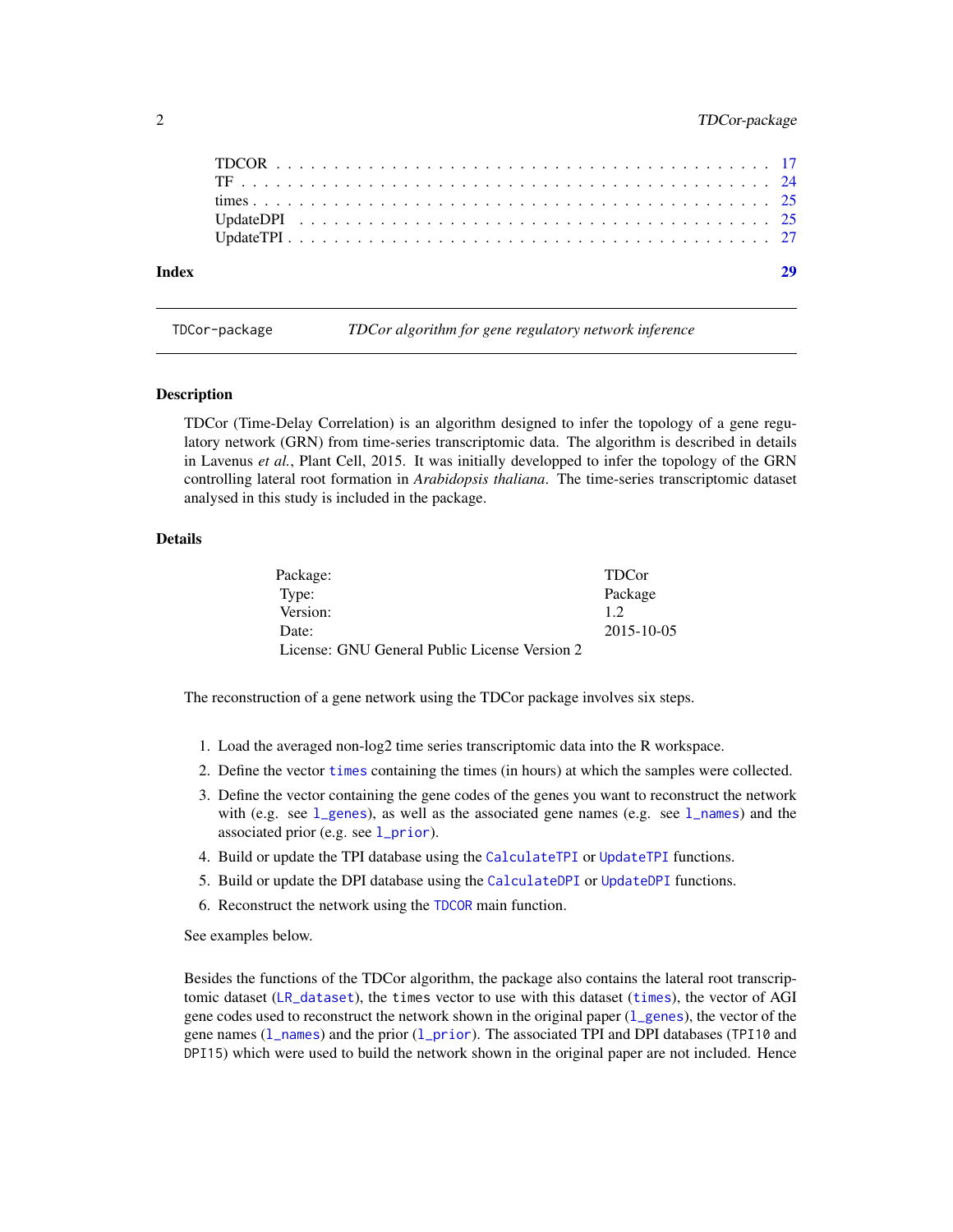# <span id="page-2-0"></span>TDCor-package 3

to reconstruct the lateral root network, these first need to be generated. A database of about 1800 *Arabidopsis* transcription factors is also included ([TF](#page-23-1)).

Three side functions, [estimate.delay](#page-10-1), [shortest.path](#page-15-1) and [draw.profile](#page-9-1) are also available to the user. These can be used to visualize the transcriptomic data, optimize some of the TDCOR parameters, and analyze the networks.

#### Author(s)

Author: Julien Lavenus <jl.tdcor@gmail.com> Maintainer: Mikael Lucas <mikael.lucas@ird.fr>

#### References

Lavenus *et al.* (2015), Inference of the Arabidopsis lateral root gene regulatory network suggests a bifurcation mechanism that defines primordia flanking and central zones. The Plant Cell, *in press*.

#### See Also

See also [CalculateDPI](#page-3-1), [CalculateTPI](#page-6-1), [UpdateDPI](#page-24-2), [UpdateTPI](#page-26-1), [TDCOR](#page-16-1), [estimate.delay](#page-10-1).

#### Examples

```
## Not run:
# Load the LR transcriptomic dataset
data(LR_dataset)
# Load the vectors of genes codes, gene names and prior
data(l_genes)
data(l_names)
data(l_prior)
# Load the vector of time points for the LR_dataset
data(times)
# Generate the TPI database (this may take several hours)
TPI10=CalculateTPI(dataset=LR_dataset,l_genes=l_genes,l_prior=l_prior,
times=times,time_step=1,N=10000,ks_int=c(0.5,3),kd_int=c(0.5,3),
delta_int=c(0.5,3),noise=0.1,delay=3)
# Generate the DPI database (this may take several hours)
DPI15=CalculateDPI(dataset=LR_dataset,l_genes=l_genes,l_prior=l_prior,
times=times,time_step=1,N=10000,ks_int=c(0.5,3),kd_int=c(0.5,3),
delta_int=c(0.5,3), noise=0.15, delay=3)
# Check/update if necessary the databases
TPI10=UpdateTPI(TPI10,LR_dataset,l_genes,l_prior)
DPI15=UpdateDPI(DPI15,LR_dataset,l_genes,l_prior)
```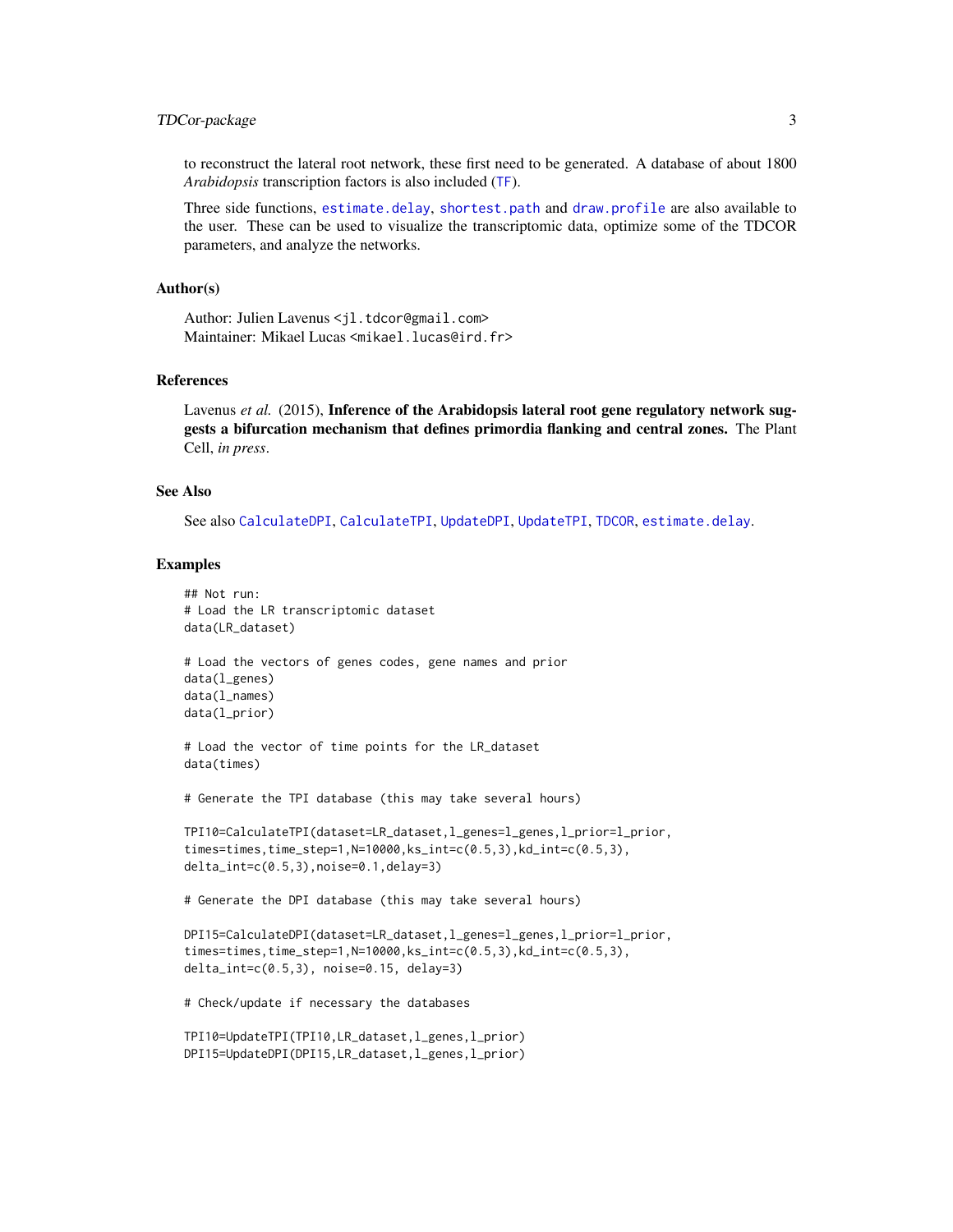```
# Choose your parameters
```

```
ptime_step=1
ptol=0.13
pdelayspan=12
pthr_cor=c(0.65,0.8)
pdelaymax=c(2.5,3.5)
pdelaymin=0
pdelay=3
pthrpTPI=c(0.55,0.8)
pthrpDPI=c(0.65,0.8)
pthr_overlap=c(0.4,0.6)
pthr_ind1=0.65
pthr_ind2=3.5
pn0=1000
pn1=10
pregmax=5
pthr_isr=c(4,6)
pTPI=TPI10
pDPI=DPI15
pMinTarNumber=5
pMinProp=0.6
poutfile_name="TDCor_output.txt"
```
# Reconstruct the network

```
tdcor_out= TDCOR(dataset=LR_dataset, l_genes=l_genes,l_names=l_names,n0=pn0,n1=pn1,
l_prior=l_prior, thr_ind1=pthr_ind1,thr_ind2=pthr_ind2,regmax=pregmax,thr_cor=pthr_cor,
delayspan=pdelayspan,delaymax=pdelaymax,delaymin=pdelaymin,delay=pdelay,thrpTPI=pthrpTPI,
thrpDPI=pthrpDPI,TPI=pTPI,DPI=pDPI,thr_isr=pthr_isr,time_step=ptime_step,thr_overlap=pthr_overlap,
tol=ptol,MinProp=pMinProp,MinTarNumber=pMinTarNumber,outfile_name=poutfile_name)
```
## End(Not run)

<span id="page-3-1"></span>CalculateDPI *Generate the DPI database to be used by the TDCOR main function*

### Description

CalculateDPI builds a DPI database for the TDCOR main function to prune diamond motifs

#### Usage

```
CalculateDPI(dataset,l_genes, l_prior, times, time_step, N, ks_int, kd_int,
delta_int, noise, delay)
```
<span id="page-3-0"></span>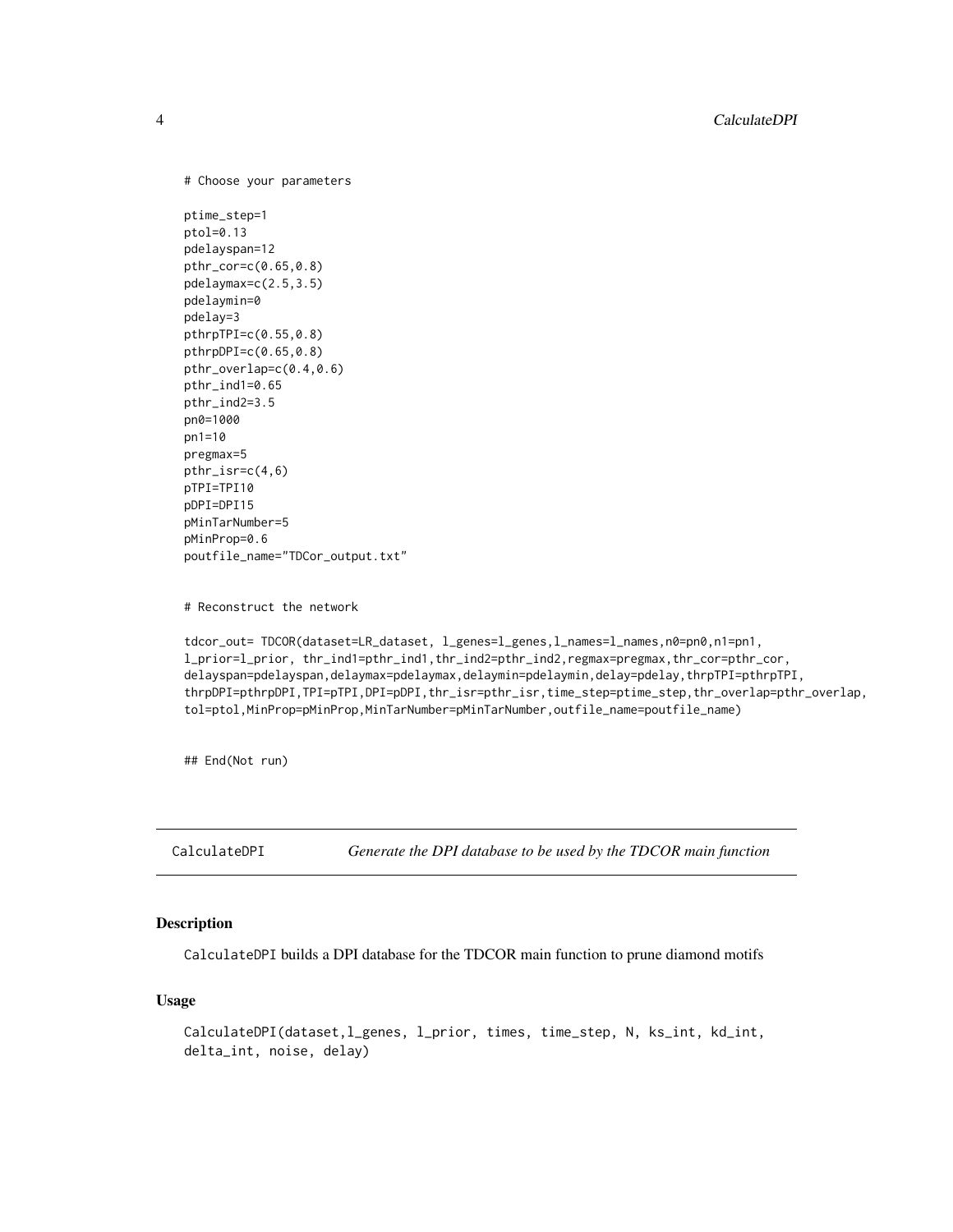# CalculateDPI 5

# Arguments

| dataset                 | Numerical matrix storing the transcriptomic data. The rows of this matrix must<br>be named by gene codes (like AGI gene codes for Arabidopsis data).                                                                                                                                                                                                                                                                                                                                                                                                                |
|-------------------------|---------------------------------------------------------------------------------------------------------------------------------------------------------------------------------------------------------------------------------------------------------------------------------------------------------------------------------------------------------------------------------------------------------------------------------------------------------------------------------------------------------------------------------------------------------------------|
| $L$ genes               | A character vector containing the gene codes of the genes included in the anal-<br>ysis (i.e. to be used to build the network)                                                                                                                                                                                                                                                                                                                                                                                                                                      |
| 1_prior                 | A numerical vector containing the prior information on the genes included in<br>the network recontruction. By defining the 1_prior vector, the user defines<br>which genes should be regarded as positive regulators, which others as negative<br>regulators and which can only be targets. The prior code is defined as follow: -1<br>for negative regulator; 0 for non-regulator (target only); 1 for positive regulator;<br>2 for both positive and negative regulator. The i-th element of the vector is the<br>prior to associate to the i-th gene in 1_genes. |
| times                   | A numerical vector containing the successive times at which the samples were<br>collected to generate the time-series transcriptomic dataset.                                                                                                                                                                                                                                                                                                                                                                                                                       |
| time_step               | A positive number corresponding to the time step (in hours) i.e. the temporal<br>resolution at which the gene profiles are analysed.                                                                                                                                                                                                                                                                                                                                                                                                                                |
| N                       | An integer corresponding to the number of iterations that are carried out in order<br>to estimate the DPI distributions. N should be $>5000$ .                                                                                                                                                                                                                                                                                                                                                                                                                      |
| ks_int                  | A numerical vector containing two positive elements in increasing order. The<br>first (second) element is the lower (upper) boundary of the interval into which<br>the equation parameters corresponding to the regulation strength of the targets<br>by their regulators are randomly sampled.                                                                                                                                                                                                                                                                     |
| kd_int                  | A numerical vector containing two positive elements in increasing order. The<br>first (second) element is the lower (upper) boundary of the interval into which<br>the equation parameters corresponding to the transcripts degradation rates are<br>randomly sampled.                                                                                                                                                                                                                                                                                              |
| $delta$ <sub>_int</sub> | A numerical vector containing two positive elements in increasing order and<br>expressed in hours. The first (second) element is the lower (upper) boundary<br>of the sampling interval for the equation parameters corresponding to the time<br>needed for the transcripts of the regulator to mature, to get exported out of the<br>nucleus, to get translated and for the regulator protein to get imported into the<br>nucleus and to bind its target promoter.                                                                                                 |
| noise                   | A positive number between 0 and 1 corresponding to the noisiness of the system.<br>$(0 = no noise, 1 = very strong noise)$ . noise should not be too high (for instance<br>below $0.2$ ).                                                                                                                                                                                                                                                                                                                                                                           |
| delay                   | A positive number corresponding to the time shift (in hours) that is expected<br>between the profile of a regulator and its direct target. This parameter is used to<br>generate a reference target profile from the profile of the regulator and calculate<br>the DPI index.                                                                                                                                                                                                                                                                                       |

# Details

CalculateDPI models two 4-genes networks showing slightly different topologies. Each network topology is modelled using a specific system of delay differential equations. For all genes listed in l\_genes whose corresponding prior in l\_prior is not null (i.e. the genes that are regarded as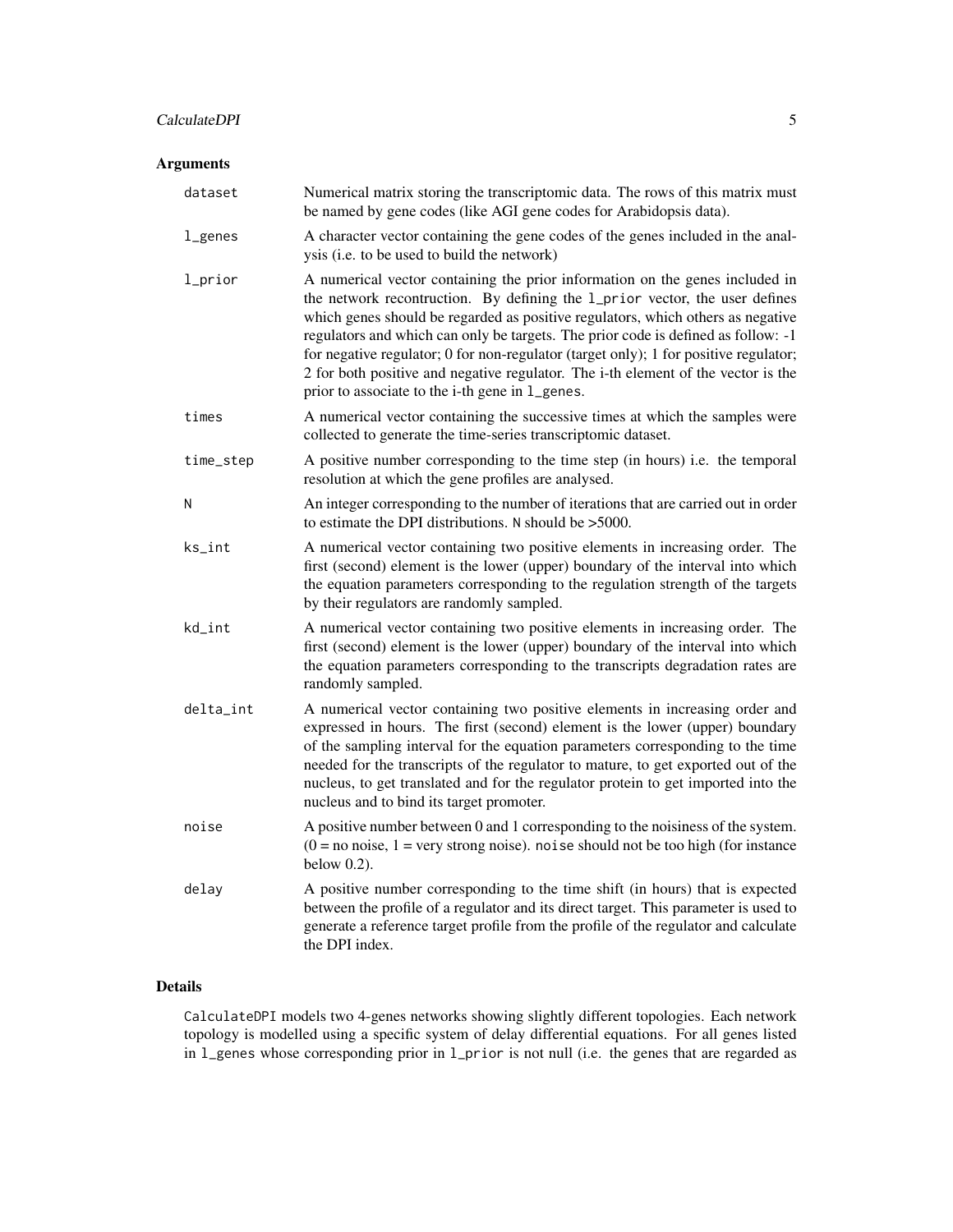<span id="page-5-0"></span>transcriptional regulators), the two systems of differential equations are solved N times with N different sets of random parameters. The Diamond Pruning Index (DPI) is calculated for all of these 2N networks. From these in silico data the conditional probability distribution of the DPI index given the regulator and the topology can be estimated. The probability distribution of the topology given DPI and the regulator is next calculated using Bayes' theorem and returned by the function. These shall be used when reconstructing the network to prune the "diamond" motifs.

CalculateDPI returns a list object which works as a database. It not only stores the conditional probability distributions but also all the necessary information for TDCOR to access the data, and the input parameters. The latter are read by the UpdateDPI function to update the database.

#### Value

CalculateDPI returns a list object.

| prob_DPI_ind    | A numerical vector whose elements are named by the vector 1_genes; The ele-<br>ment named gene i contains 0 if no probability distribution has been calculated<br>for this gene (because its prior is $0$ ) or a positive integer if this has been done.<br>This positive integer then correponds to the number of the element in the list<br>prob_DPI that stores the spline functions of the calculated conditional probabil-<br>ity distributions associated with this particular regulator. |
|-----------------|-------------------------------------------------------------------------------------------------------------------------------------------------------------------------------------------------------------------------------------------------------------------------------------------------------------------------------------------------------------------------------------------------------------------------------------------------------------------------------------------------|
| prob_DPI        | A list storing lists of 3 spline functions of probability distributions. Each of<br>the spline functions corresponds to the probability distribution of one topology<br>given a regulator and a DPI value. The information about which regulator was<br>used to generate the distributions stored in the i-th element of prob_DPI is stored<br>in the prob_DPI_ind vector.                                                                                                                      |
| prob_DPI_domain |                                                                                                                                                                                                                                                                                                                                                                                                                                                                                                 |
|                 | A list storing vectors of two elements. The first (second) element of element i is<br>the lowest (greatest) DPI value obtained during the simulation with the regulator<br>i.                                                                                                                                                                                                                                                                                                                   |
| input           | A list that stores the input parameters used to generate the database.                                                                                                                                                                                                                                                                                                                                                                                                                          |

#### Note

The computation of the TPI and DPI databases is time-consuming as it requires many systems of differential equations to be solved. It may take several hours to build a database for a hundred genes.

#### Author(s)

Julien Lavenus <jl.tdcor@gmail.com>

# See Also

See also [UpdateDPI](#page-24-2), [TDCor-package](#page-1-1).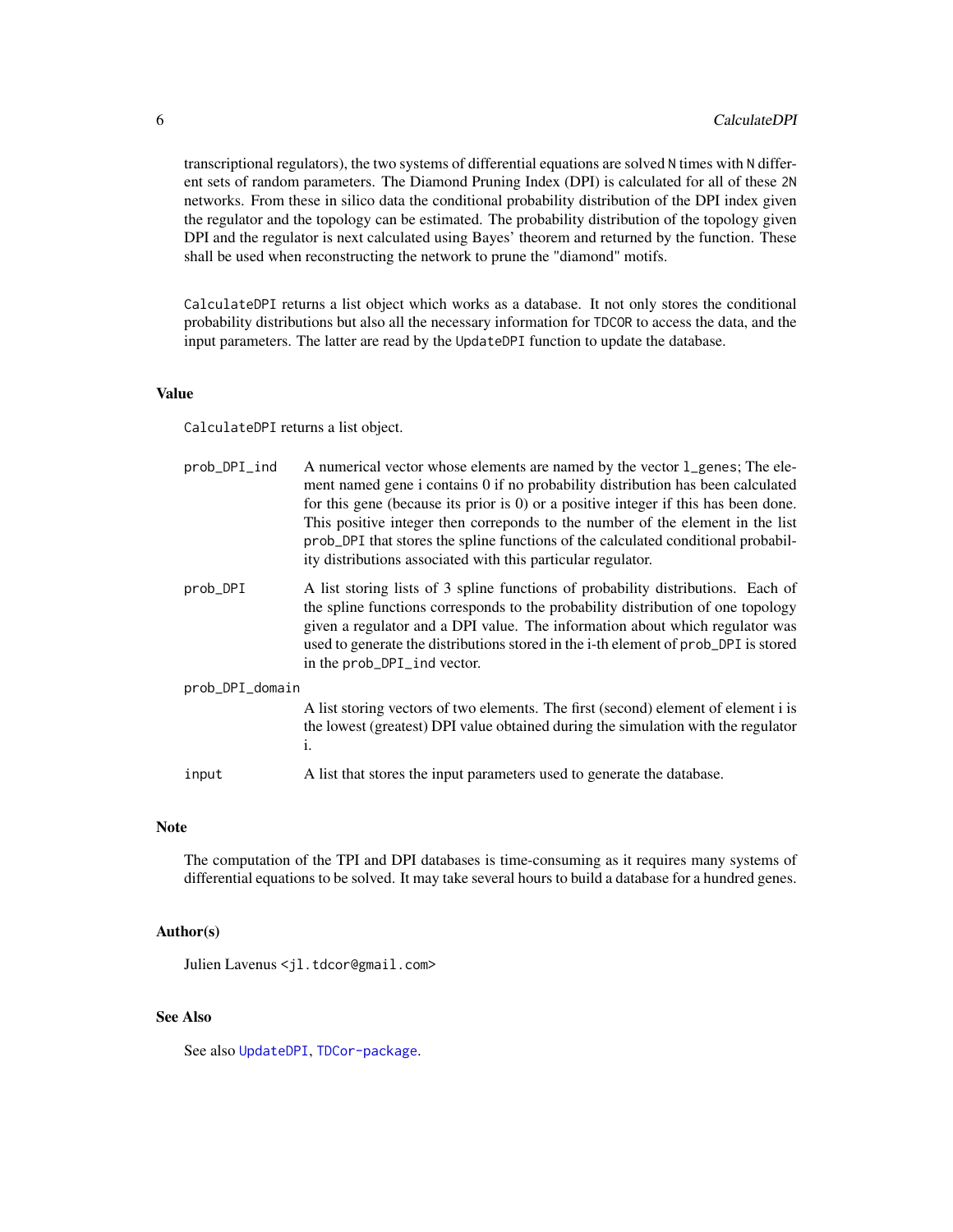#### <span id="page-6-0"></span>CalculateTPI 7

# Examples

```
## Not run:
# Load the LR transcriptomic dataset
data(LR_dataset)
# Load the vector of gene codes, gene names and prior
data(l_genes)
data(l_names)
data(l_prior)
# Load the vector of time points for the LR_dataset
data(times)
# Generate a small DPI database (3 genes)
DPI_example=CalculateDPI(dataset=LR_dataset,l_genes=l_genes[4:6],l_prior=l_prior[4:6],
times=times,time_step=1,N=5000,ks_int=c(0.5,3),kd_int=c(0.5,3),delta_int=c(0.5,3),
noise=0.15,delay=3)
## End(Not run)
```
<span id="page-6-1"></span>CalculateTPI *Generate the TPI database to be used by the TDCOR main function*

#### Description

CalculateTPI builds a TPI database for the TDCOR main function to prune triangle motifs

# Usage

```
CalculateTPI(dataset,l_genes, l_prior, times, time_step, N, ks_int, kd_int,
delta_int, noise, delay)
```
#### Arguments

| dataset | Numerical matrix storing the transcriptomic data. The rows of this matrix must<br>be named by gene codes (AGI gene codes for Arabidospis data).                                                                                                                                                                                                                                                                                                                                                                                                                     |
|---------|---------------------------------------------------------------------------------------------------------------------------------------------------------------------------------------------------------------------------------------------------------------------------------------------------------------------------------------------------------------------------------------------------------------------------------------------------------------------------------------------------------------------------------------------------------------------|
| l_genes | A character vector containing the gene codes of the genes included in the anal-<br>ysis (i.e. to be used to build the network)                                                                                                                                                                                                                                                                                                                                                                                                                                      |
| 1_prior | A numerical vector containing the prior information on the genes included in<br>the network recontruction. By defining the 1_prior vector, the user defines<br>which genes should be regarded as positive regulators, which others as negative<br>regulators and which can only be targets. The prior code is defined as follow: -1<br>for negative regulator; 0 for non-regulator (target only); 1 for positive regulator;<br>2 for both positive and negative regulator. The i-th element of the vector is the<br>prior to associate to the i-th gene in 1_genes. |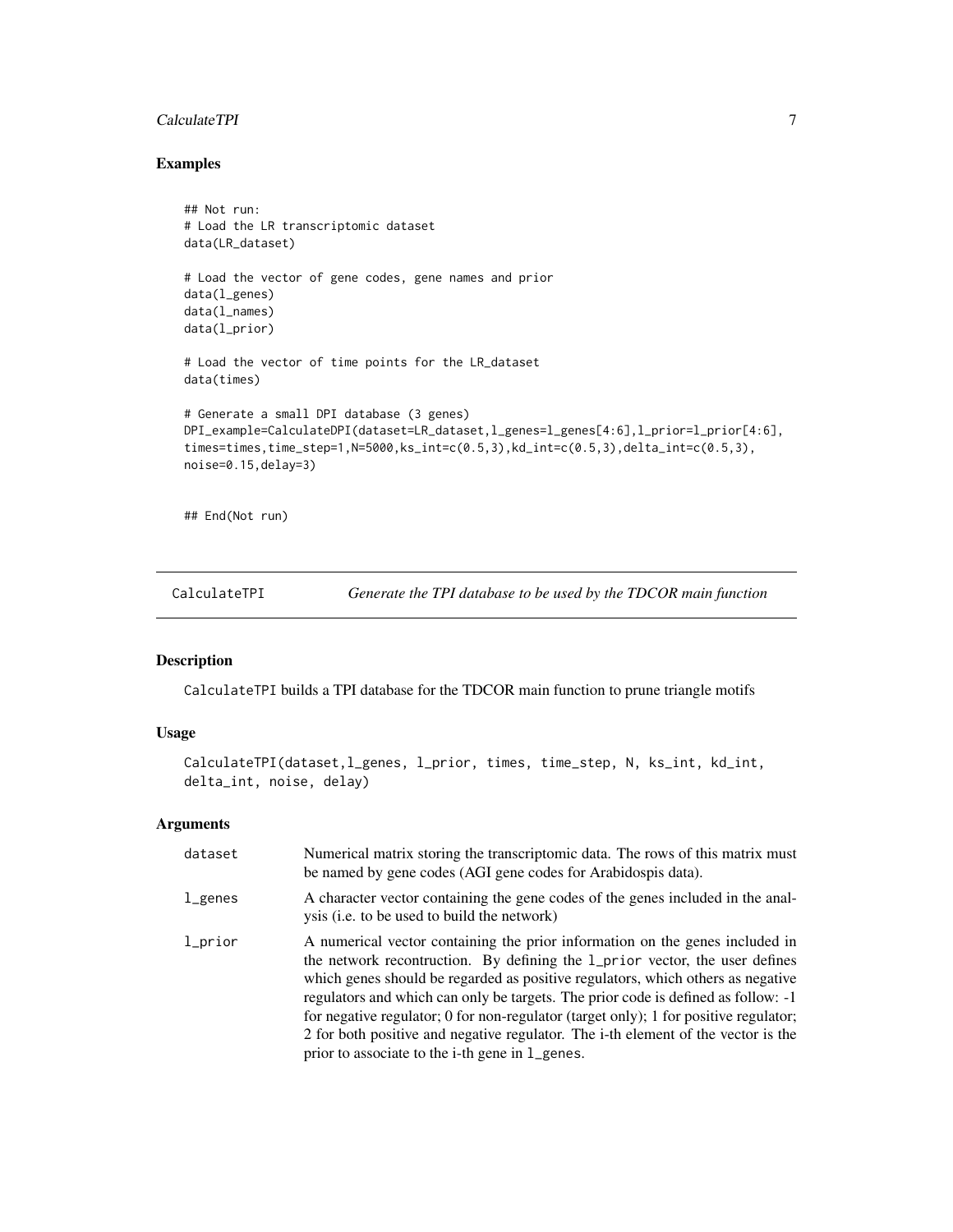| times     | A numerical vector containing the successive times at which the samples were<br>collected to generate the time-series transcriptomic dataset.                                                                                                                                                                                                                                                                                                                       |
|-----------|---------------------------------------------------------------------------------------------------------------------------------------------------------------------------------------------------------------------------------------------------------------------------------------------------------------------------------------------------------------------------------------------------------------------------------------------------------------------|
| time_step | A positive number corresponding to the time step (in hours) i.e. the temporal<br>resolution at which the gene profiles are analysed.                                                                                                                                                                                                                                                                                                                                |
| N         | An integer corresponding to the number of iterations that are carried out in order<br>to estimate the TPI distributions. N should be $>5000$ .                                                                                                                                                                                                                                                                                                                      |
| ks_int    | A numerical vector containing two positive elements in increasing order. The<br>first (second) element is the lower (upper) boundary of the interval into which<br>the equation parameters corresponding to the regulation strength of the targets<br>by their regulators are randomly sampled.                                                                                                                                                                     |
| kd_int    | A numerical vector containing two positive elements in increasing order. The<br>first (second) element is the lower (upper) boundary of the interval into which<br>the equation parameters corresponding to the transcripts degradation rates are<br>randomly sampled.                                                                                                                                                                                              |
| delta_int | A numerical vector containing two positive elements in increasing order and<br>expressed in hours. The first (second) element is the lower (upper) boundary<br>of the sampling interval for the equation parameters corresponding to the time<br>needed for the transcripts of the regulator to mature, to get exported out of the<br>nucleus, to get translated and for the regulator protein to get imported into the<br>nucleus and to bind its target promoter. |
| noise     | A positive number between 0 and 1 corresponding to the noisiness of the system.<br>$(0 = no noise, 1 = very strong noise)$ . noise should not be too high (for instance<br>below $0.2$ ).                                                                                                                                                                                                                                                                           |
| delay     | A positive number corresponding to the time shift (in hours) that is expected<br>between the profile of a regulator and its direct target. This parameter is used to<br>generate a reference target profile from the profile of the regulator and calculate<br>the TPI index.                                                                                                                                                                                       |
|           |                                                                                                                                                                                                                                                                                                                                                                                                                                                                     |

#### Details

CalculateTPI models three 3-genes networks showing slightly different topologies. Each network topology is modelled using a specific system of delay differential equations. For all genes listed in l\_genes whose corresponding prior in l\_prior is not null (i.e. the genes that are regarded as transcriptional regulators), the three systems of differential equations are solved N times with N different sets of random parameters. The Triangle Pruning Index (TPI) is calculated for all of these 3N networks. From these in silico data the conditional probability distribution of the TPI index given the regulator and the topology can be estimated. The probability distribution of the topology given TPI and the regulator is next calculated using Bayes' theorem and returned by the function. These shall be used when reconstructing the network to prune the "triangle" motifs.

CalculateTPI returns a list object which works as a database. It not only stores the calculated probability distributions but also information on how to access the data, and the input parameters. The latter are read by the UpdateTPI function to update the database.

#### Value

CalculateTPI returns a list object.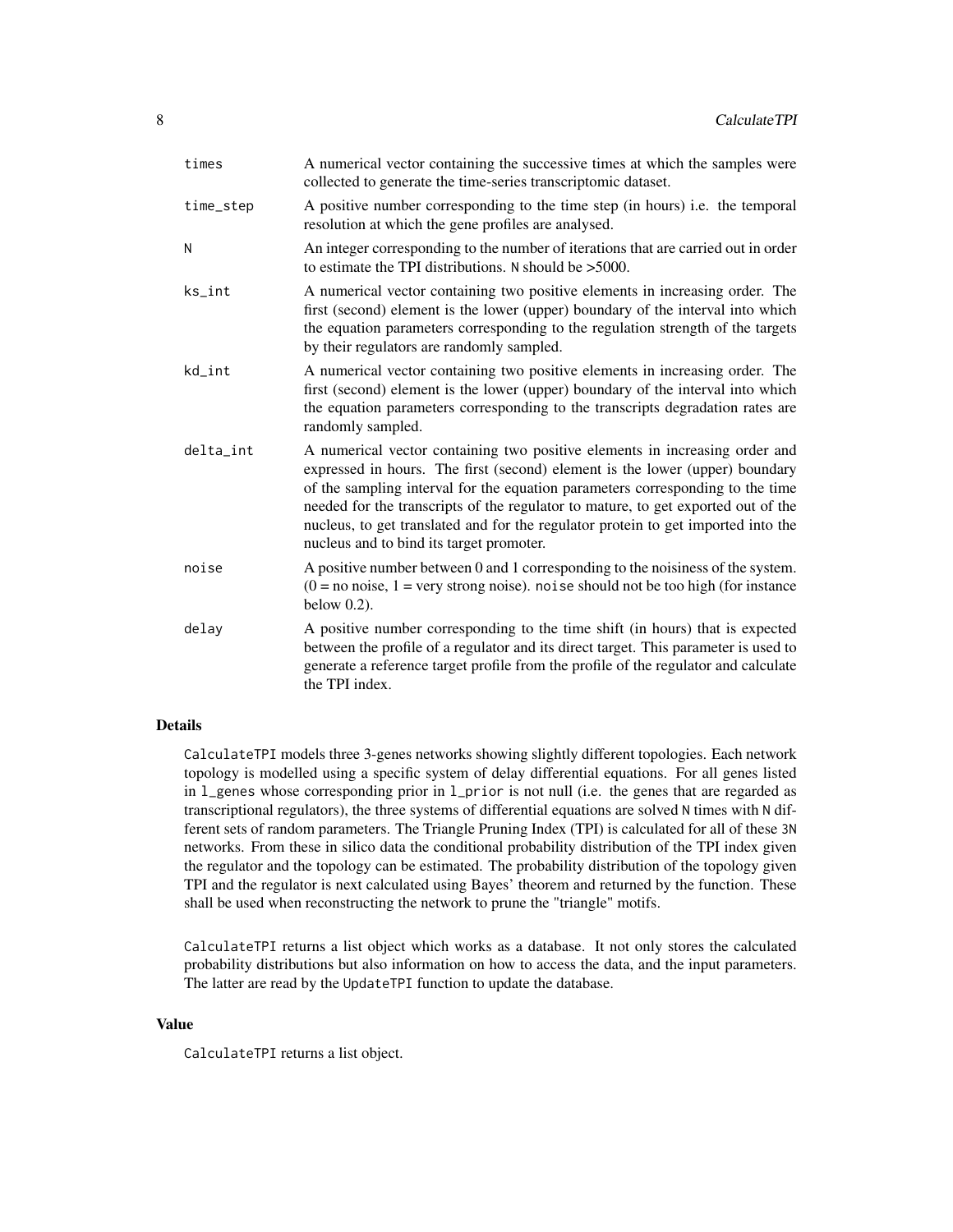<span id="page-8-0"></span>

| prob_TPI_ind    | A numerical vector whose elements are named by the vector 1_genes; The ele-<br>ment named gene i contains 0 if no probability distribution has been calculated<br>for this gene (because its prior is $0$ ) or a positive integer if this has been done.<br>This positive integer then correponds to the number of the element in the list<br>prob_TPI that stores the spline functions of the calculated conditional probabil-<br>ity distributions associated with this particular regulator. |
|-----------------|-------------------------------------------------------------------------------------------------------------------------------------------------------------------------------------------------------------------------------------------------------------------------------------------------------------------------------------------------------------------------------------------------------------------------------------------------------------------------------------------------|
| prob_TPI        | A list storing lists of 3 spline functions of probability distributions. Each of<br>the spline functions corresponds to the probability distribution of one topology<br>given a regulator and a TPI value. The information about which regulator was<br>used to generate the distributions stored in the i-th element of prob_TPI is stored<br>in the prob_TPI_ind vector.                                                                                                                      |
| prob_TPI_domain |                                                                                                                                                                                                                                                                                                                                                                                                                                                                                                 |
|                 | A list storing vectors of two elements. he first (second) element of element i is<br>the lowest (greatest) TPI value obtained during the simulation with the regulator<br>i.                                                                                                                                                                                                                                                                                                                    |
| input           | A list that stores the input parameters used to generate the database.                                                                                                                                                                                                                                                                                                                                                                                                                          |
|                 |                                                                                                                                                                                                                                                                                                                                                                                                                                                                                                 |

#### Note

The computation of the TPI and DPI databases is time-consuming as it requires many systems of differential equations to be solved. It may take several hours to build a database for a hundred genes.

# Author(s)

Julien Lavenus <jl.tdcor@gmail.com>

# See Also

See also [UpdateTPI](#page-26-1), [TDCor-package](#page-1-1).

# Examples

```
## Not run:
# Load the lateral root transcriptomic dataset
data(LR_dataset)
# Load the vectors of gene codes, gene names and prior
data(l_genes)
data(l_names)
data(l_prior)
# Load the vector of time points for the the lateral root dataset
data(times)
```

```
# Generate a small TPI database (3 genes)
```

```
TPI_example=CalculateTPI(dataset=LR_dataset,l_genes=l_genes[4:6],
l_prior=l_prior[4:6],times=times,time_step=1,N=5000,ks_int=c(0.5,3),
kd_int=c(0.5,3),delta_int=c(0.5,3),noise=0.1,delay=3)
```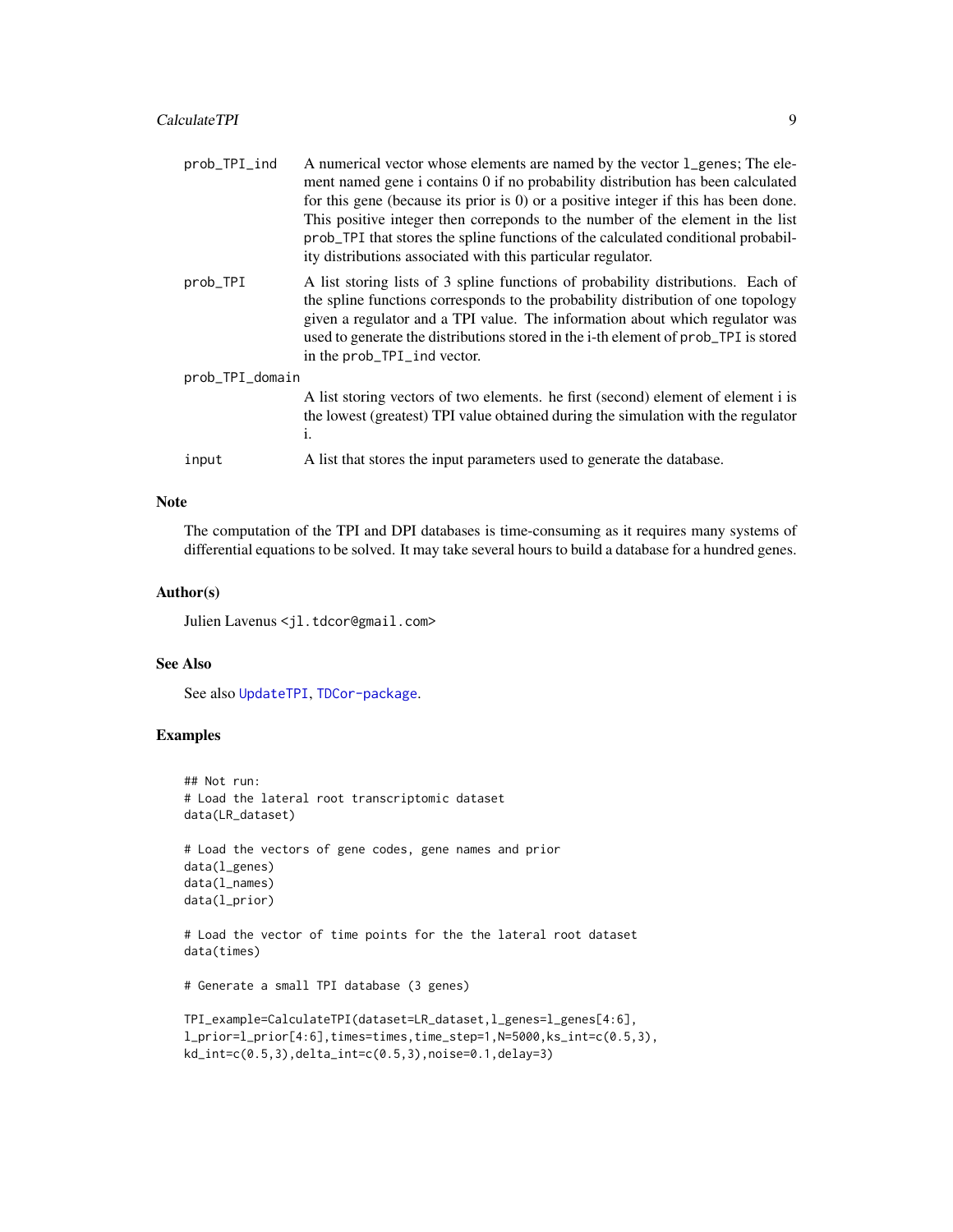<span id="page-9-0"></span>## End(Not run)

clean.at *Elimininate from a vector of gene codes the genes for which no data is available.*

# Description

clean.at removes from a vector of gene codes l\_genes all the elements for which no data is present in the matrix dataset.

# Usage

```
clean.at(dataset,l_genes)
```
# Arguments

| dataset   | A matrix containing the time-series transcriptomic data whose rows must be<br>named by gene codes (like AGI gene codes). |
|-----------|--------------------------------------------------------------------------------------------------------------------------|
| $l$ genes | A character vector which contains gene codes (AGI gene codes in the case of<br>the lateral root dataset).                |

# Examples

```
## Load lateral root transcriptomic dataset and the l_genes vector
data(LR_dataset)
data(l_genes)
```

```
# Clean the l_gene vector
clean.at(LR_dataset,l_genes)
```
<span id="page-9-1"></span>

| draw.profile | Plot the expression profile of a gene in dataset |  |  |
|--------------|--------------------------------------------------|--|--|
|--------------|--------------------------------------------------|--|--|

### Description

draw.profile plots the expression profile of gene in dataset with respect to times.

# Usage

```
draw.profile(dataset, gene, ...)
```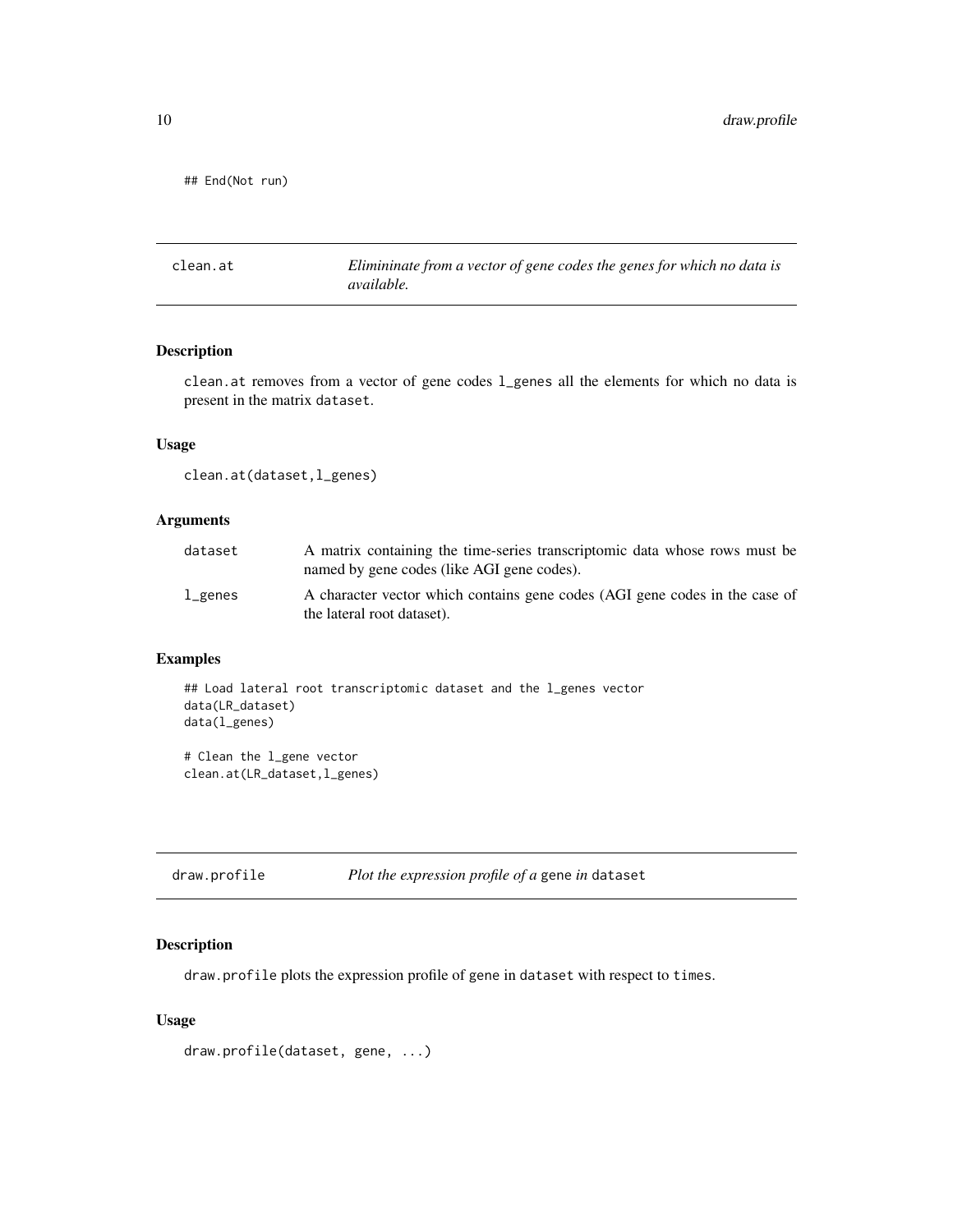# <span id="page-10-0"></span>estimate.delay 11

## Arguments

| dataset   | The matrix storing the time-serie transcriptomic data.                                                                                  |
|-----------|-----------------------------------------------------------------------------------------------------------------------------------------|
| gene      | The AGI code of the gene of interest.                                                                                                   |
| $\ddotsc$ | Additional arguments to be passed to the function:                                                                                      |
|           | • col: String. Color of the curve.                                                                                                      |
|           | • type: String. Type of curve. "I", lines; "p", points; "b", both etc For more<br>information see the help file of the plot R function. |
|           |                                                                                                                                         |

• main: String. Title of the graph.

#### Author(s)

Julien Lavenus (<jl.tdcor@gmail.com>)

# Examples

# draw the profile of GATA23 in the LR dataset

```
data(LR_dataset)
data(times)
draw.profile(LR_dataset,"AT5G26930",col="blue",main="GATA23")
```
<span id="page-10-1"></span>estimate.delay *Estimate the time shift between two gene profiles and make a plot*

#### Description

estimate.delay computes the delay/time shift between two gene expression profiles contained in dataset. It returns a list with one or two estimated time shifts and their associated correlation. By default the function also returns a plot composed of four panels which show in more details how these estimate were obtained. This can help the user finding the appropriate parameter values to be used with the TDCOR main function. For more details see below.

#### Usage

```
estimate.delay(dataset, tar, reg, times, time_step, thr_cor, tol,
delaymax, delayspan, ...)
```
# Arguments

| dataset | Numerical matrix storing the non-log2 transcriptomic data (average of repli-<br>cates). The rows of this matrix must be named by gene codes (e.g. the AGI gene<br>code for Arabidopsis datasets). The columns must be organized in chronological<br>order from the left to the right. |
|---------|---------------------------------------------------------------------------------------------------------------------------------------------------------------------------------------------------------------------------------------------------------------------------------------|
| tar     | The gene code of the gene to be regarded as the target.                                                                                                                                                                                                                               |
| reg     | The gene code of the gene to be regarded as the regulator.                                                                                                                                                                                                                            |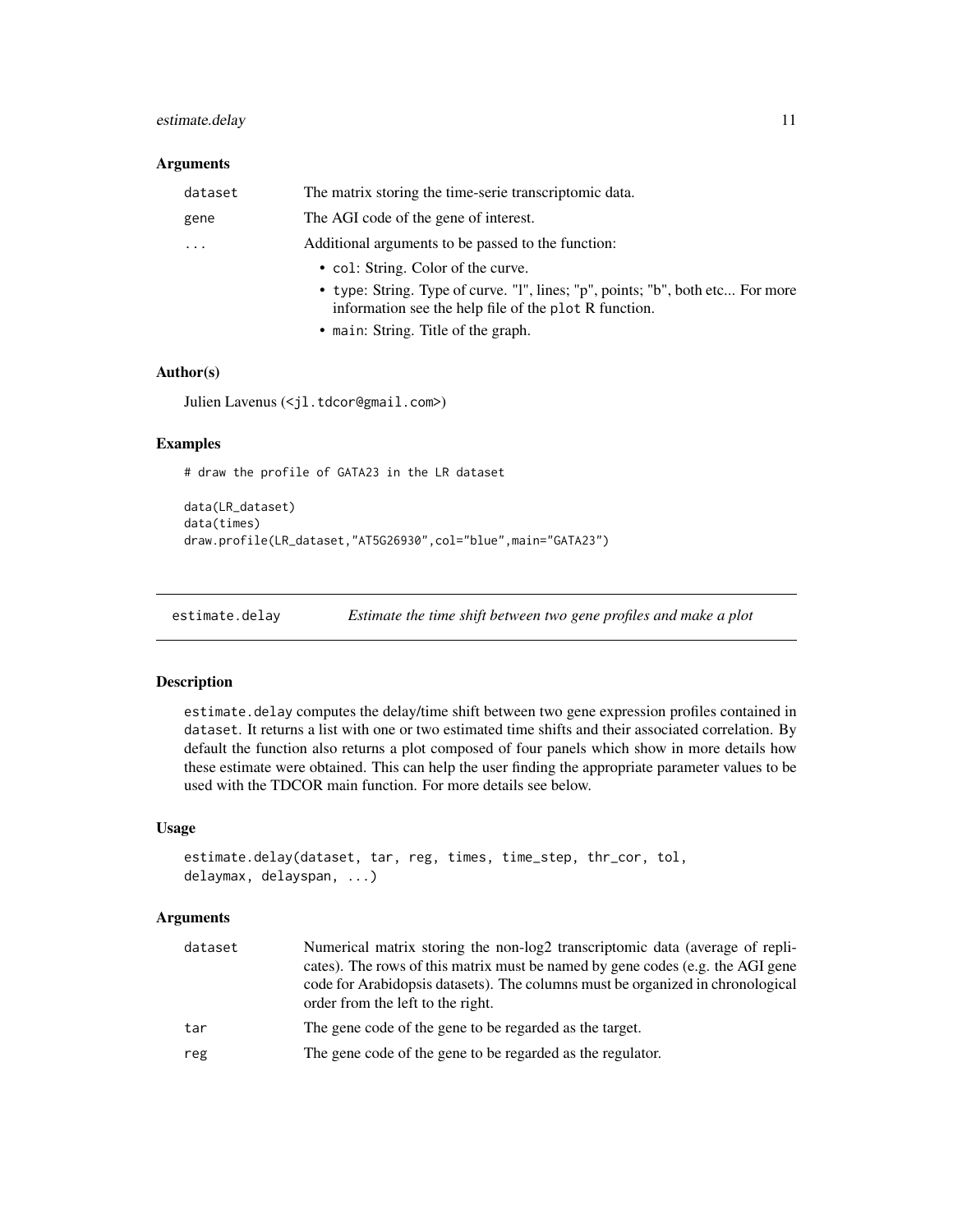| times     | A numerical vector containing the successive times (in hours) at which the sam-<br>ples were collected to generate the time-series transcriptomic dataset.                                                                                                                                                                                          |
|-----------|-----------------------------------------------------------------------------------------------------------------------------------------------------------------------------------------------------------------------------------------------------------------------------------------------------------------------------------------------------|
| time_step | A positive number corresponding to the time step (in hours) i.e. the temporal<br>resolution at which the gene profiles are analysed.                                                                                                                                                                                                                |
| thr_cor   | A number between 0 and 1 corresponding to the threshold on Pearson's corre-<br>lation. The delay will be computed only if the absolute correlation between the<br>profiles is higher than this threshold. Otherwise the genes are considered to have<br>profiles that are too dissimilar, and computing the time shift would not make any<br>sense. |
| tol       | The tolerance threshold for the score. The score is a positive number used to<br>rank the time shift estimates. The best score possible for a time shift estimate<br>is 0. If the score is above the tolerance threshold, the time shift estimate will be<br>ignored.                                                                               |
| delaymax  | The maximum time shift possible for a direct interaction (in hours).                                                                                                                                                                                                                                                                                |
| delayspan | The maximum time shift (in hours) which will be analysed. It should be high<br>enough for the time shift estimation process to be successful but relatively small<br>in comparison to the overall duration of the time series. (e.g. for the LR dataset<br>which has data spanning over 54 hours, delayspan was set to 12 hours).                   |
|           | Additional optional arguments.                                                                                                                                                                                                                                                                                                                      |
|           | • make.graph: A boolean. Set to FALSE to prevent the function from gener-<br>ating a graph.                                                                                                                                                                                                                                                         |
|           | • tar.name: A string. "Everyday name" of the target. This name will be used<br>in the plots instead of the default value (gene code).                                                                                                                                                                                                               |
|           | • reg.name: A string. "Everyday name" of the regulator. This name will be<br>used in the plots instead of the default value (gene code).                                                                                                                                                                                                            |
|           | • main: A string. Main title of the plot. By default the title of the plot is<br>automatically generated from tar.name and reg.name.                                                                                                                                                                                                                |

#### Details

Negative time shifts occur when the gene which the user set as being the regulator could actually be the target. When two time shifts are returned, one is necessarily positive and the other is negative. When the only time shift estimate is zero, the function does not return any estimate.

The function automatically guess the sign of the potential interaction (stimulatory or inhibitory) and adapt the analysis based on it. The sign of the potential interaction is indicated in the main title of the graph by (+) or (-). When both types of interaction are possible, the function generates two graphs (one for each sign).

The function returns by default a graph composed of four panels. The top panel shows the spline functions of the two normalised expression profiles with respect to time. The second panel consists of the plots of the F1 and F2 functions with respect to the time shift (mu). The third one is for the F3 and F4 functions. All of these four functions aim at estimating the time shift between the two expression profiles by minimizing a distance-like measurement. But they each do it in a slightly different manner. F1 and F3 use Pearson's correlation as a measure of distance while F2 and F4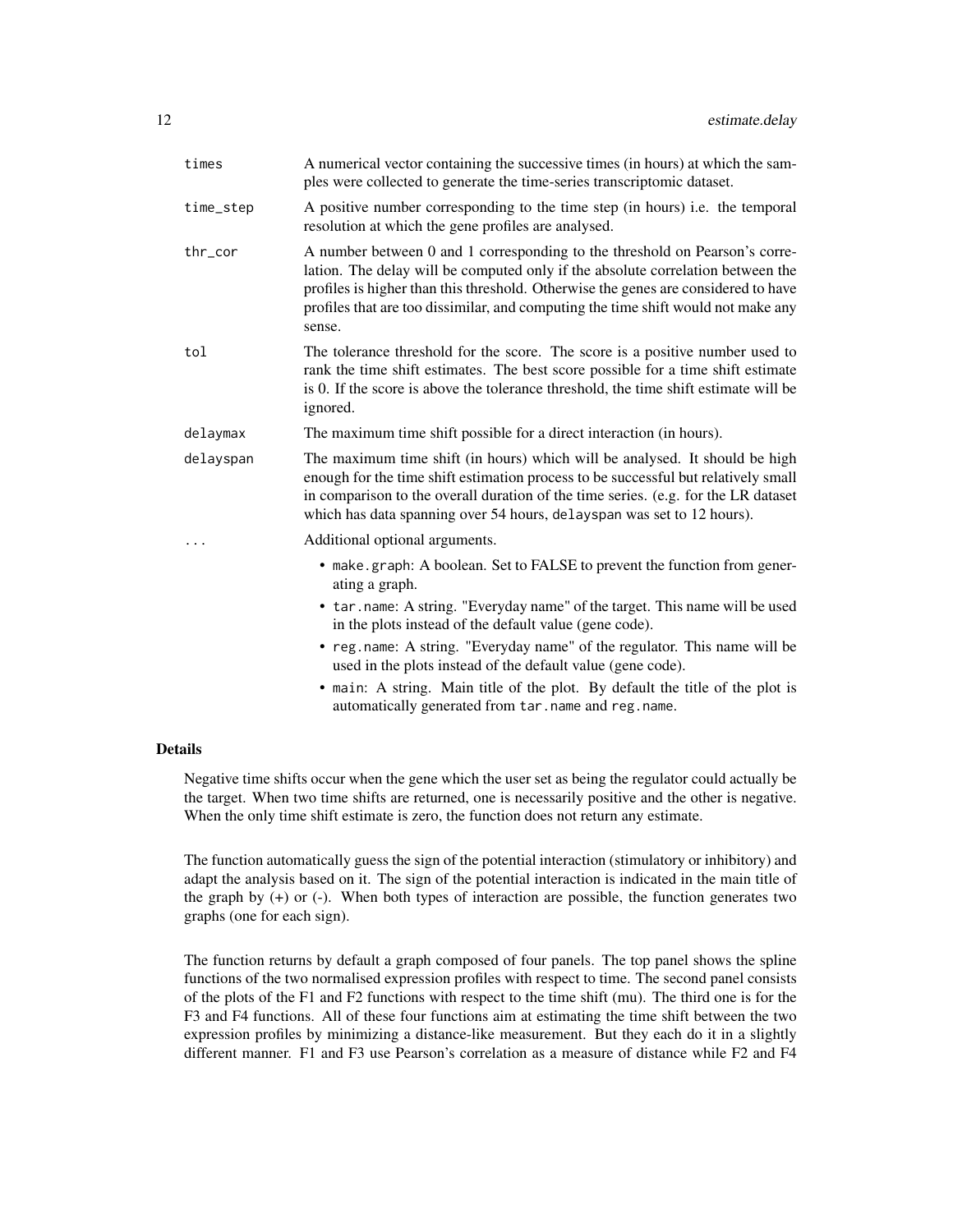#### <span id="page-12-0"></span>LR\_dataset 13

use the sum of squares. Moreover F1 and F2 measure the distances directly between the spline functions while F3 and F4 do it between the first derivatives of these functions. The vertical red and purple lines in the second and third panel indicate the position of the respective maximum or minimum of the functions. In the fourth and last panel, the final score function is plotted. This score is computed for each possible time shift analysed by combining the four above-mentionned functions. The green horizontal line indicate the position of the tolerance threshold (tol) above which time shift estimates are rejected. The vertical dark grey line(s) represent(s) the position of the final estimated time shift(s). All these lines necessarily fall into regions where the score function is below the threshold (painted in light green). Other vertical light grey line(s) may indicate other time shift estimate(s) that have a score above the tolerance threshold and were therefore rejected.

### Value

The function returns a list. The first element (delay) is a numerical vector containing the time-shift estimate(s). The second element (correlation) is another numerical vector containing the associated correlation. The function also returns a graph as explained above.

#### Author(s)

Julien Lavenus <il.tdcor@gmail.com>

#### Examples

# Load the data

```
data(LR_dataset)
data(l_genes)
data(l_names)
data(times)
```
# Estimate the time shift between LBD16 and PUCHI (one time shift estimate returned)

```
estimate.delay(dataset=LR_dataset, tar=l_genes[which(l_names=="PUCHI")],
reg=l_genes[which(l_names=="LBD16")], times=times, time_step=1, thr_cor=0.7,
tol=0.15, delaymax=3, delayspan=12, reg.name="LBD16",tar.name="PUCHI")
```
# Estimate the time shift between ARF8 and PLT1 (two time shift estimates returned)

```
estimate.delay(dataset=LR_dataset, tar=l_genes[which(l_names=="PLT1")],
reg=l_genes[which(l_names=="ARF8")], times=times, time_step=1, thr_cor=0.7,
tol=0.15, delaymax=3, delayspan=12, reg.name="ARF8",tar.name="PLT1")
```
<span id="page-12-1"></span>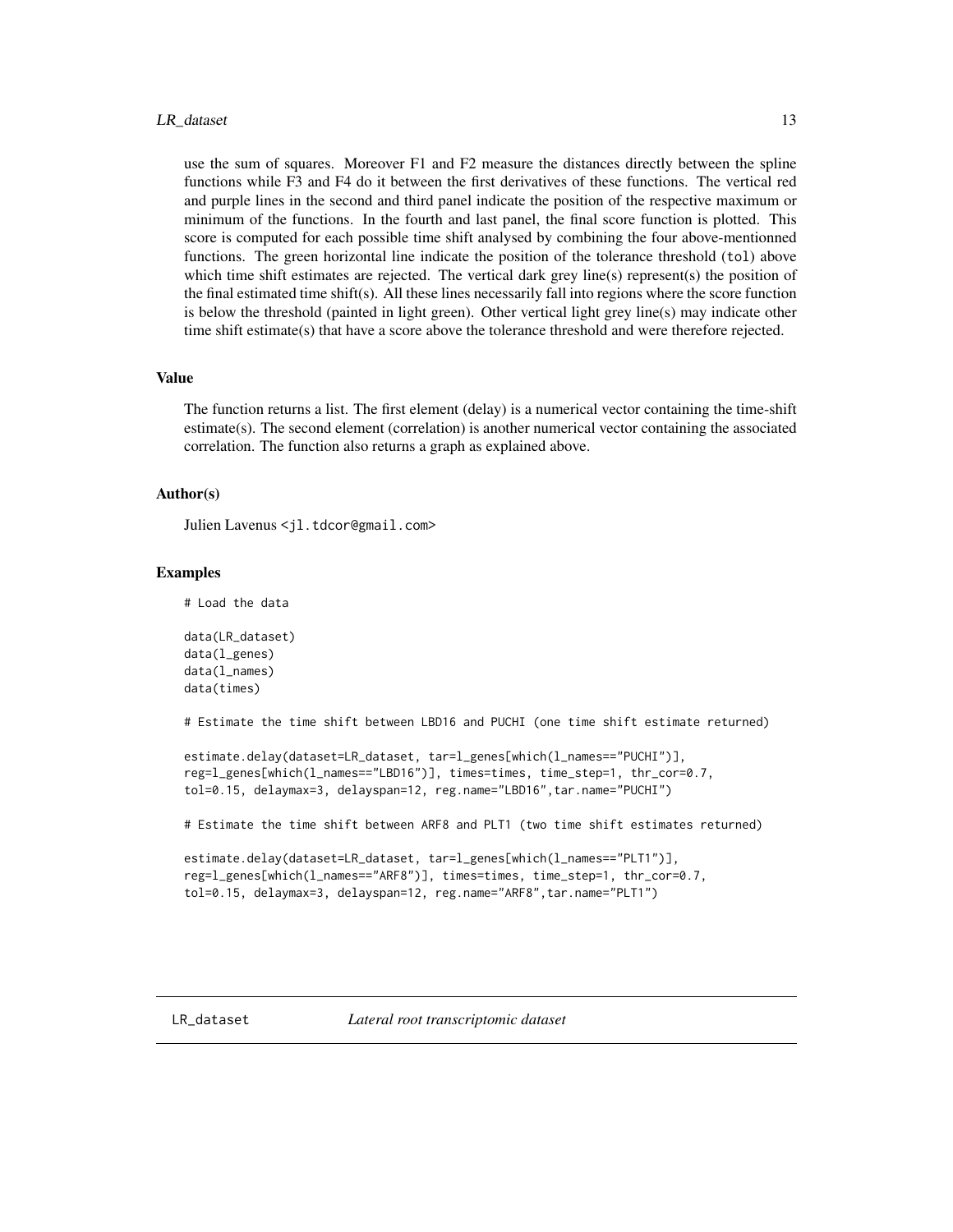#### <span id="page-13-0"></span>Description

LR\_dataset is a matrix of dimension 15240 lines x 18 columns. It stores a time-series transcriptomic dataset following the changes occuring in a young Arabidopsis root during the formation of a lateral root. To generate this dataset, lateral root formation was locally induced by a gravistimulus at  $t=0$ and the stimulated part of the roots was collected every 3 hours from 6 hours to 54 hours. The transcriptomes were analyzed using the ATH1 affymetrix chip. For time point 0, unstimulated young primary root was taken as a control. Importantly, the transcript accumulation levels stored in this dataset are non-log2 values.

#### Usage

```
data("LR_dataset")
```
#### Details

The experiment spanned 54 hours in order to cover all aspects of lateral root development. Using this method, lateral root initiation (the first pericycle divisions) occurs synchroneously in all stimulated roots around 12 hours after stimulation and the fully formed lateral root emerges from the parental root around 45 hours. The dataset contains data for all significantly differentially expressed genes.

Each column is the average of 4 independent replicates. The columns are organized in the following order: 0, 6, 9, 12, 15, 18, 21, 24, 27, 30, 33, 36, 39, 42, 45, 48, 51 and 54 hours. Each line of the matrix is labbelled with an AGI gene code (Arabidopsis Genome Initiative gene code).

#### Source

Voss *et al.*, Lateral root organ initiation re-phases the circadian clock in Arabidopsis thaliana. Nature communication, *in revision*.

#### Examples

# Load the dataset data(LR\_dataset) # Have a look at the first rows

head(LR\_dataset)

<span id="page-13-1"></span>l\_genes *l\_genes*

#### Description

Character vector containing the AGI gene codes of the genes used to reconstruct the network in Lavenus et al. 2015, Plant Cell.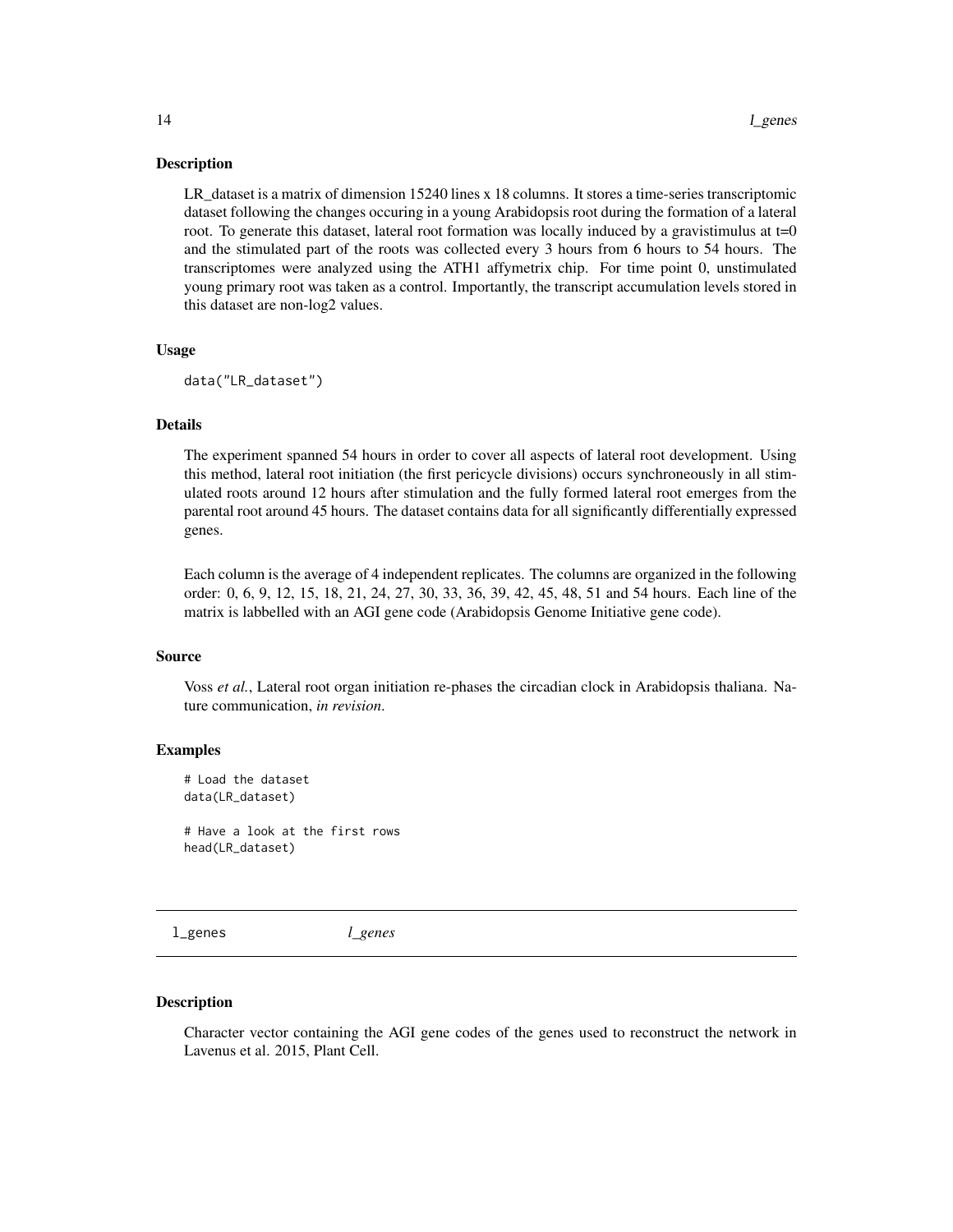#### <span id="page-14-0"></span>l\_names 15

#### Usage

data("l\_genes")

#### Examples

# Load the vector data(l\_genes)

# Have a look at it l\_genes

<span id="page-14-1"></span>

| l_names | names<br>_ |
|---------|------------|
|         |            |

#### Description

Character vector containing the 'everyday names' of the genes used to reconstruct the network in Lavenus et al. 2015, Plant Cell.

#### Usage

data("l\_names")

# Examples

# Load the vector data(l\_names)

# Have a look at it l\_names

<span id="page-14-2"></span>l\_prior *l\_prior*

#### Description

Vector containing the prior associated with the genes included in the network reconstruction in Lavenus et al. 2015, Plant Cell.

By defining the l\_prior vector, the user defines which genes should be regarded as positive regulators, which others as negative regulators and which can only be targets. The prior code is defined as follow: -1 for negative regulator; 0 for non-regulator (target only); 1 for positive regulator; 2 for both positive and negative regulator. The i-th element of the vector is the prior to associate to the i-th gene in l\_genes.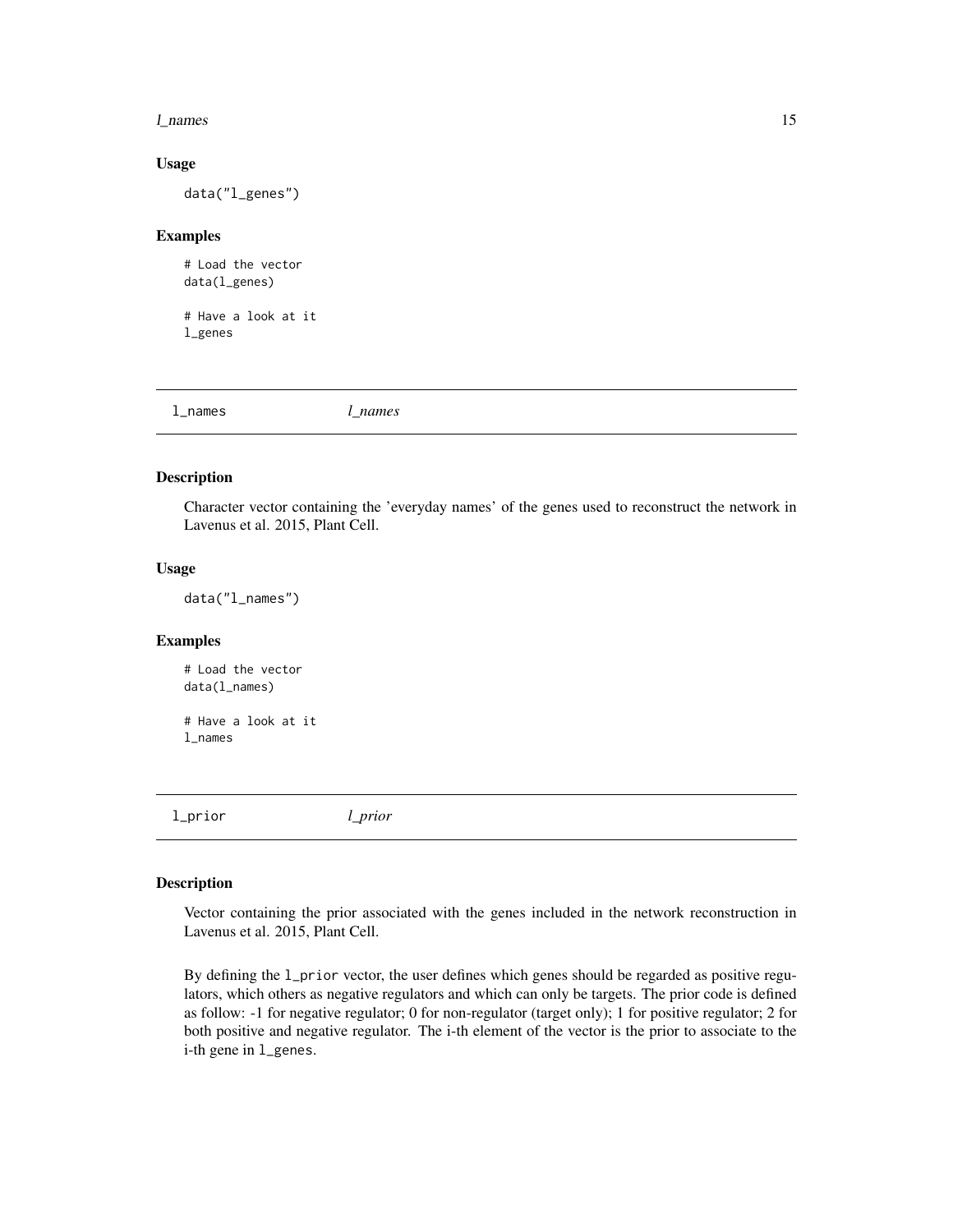#### Usage

data("l\_prior")

#### Examples

# Load the vector data(l\_prior)

# Have a look at it l\_prior

<span id="page-15-1"></span>shortest.path *Calculate the shortest path linking every pairs of nodes in the network*

#### Description

shortest.path computes the shortest influence path (in number of edges) linking every possible regulator/target pairs in the network.

#### Usage

shortest.path(bootstrap, BS\_thr)

#### Arguments

| bootstrap | A square numerical matrix representing a network. The element [i,j] of this                                                                                                                                                                                |
|-----------|------------------------------------------------------------------------------------------------------------------------------------------------------------------------------------------------------------------------------------------------------------|
|           | matrix is the signed bootstrap value for the edge 'gene j to gene i'. The sign<br>of this element indicates the sign of the predicted interation (i.e. whether it is<br>inhibitory or stimulatory) and the absolute value of the element is the bootstrap. |
| BS thr    | Minimum bootstrap threshold for an edge to be taken into consideration in the<br>analysis. The edges with bootstrap values below this threshold are ignored.                                                                                               |

# **Details**

The paths are signed in order to keep track of the type of influence that the genes have on each other. If a path leads to the inhibition of a gene by another, shortest.path will return a negative number for this "pair" (Note that the  $(i, j)$  pair is not regarded as being the same than the  $(j, i)$  pair). Because the network is directed, edges can only be followed in one direction: from the regulator to the target. Hence if the network contains an edge from gene i to gene j, the length of the shortest path from i to j is 1 edge and therefore the function returns either 1 or -1 (depending on the sign of the interaction) for the length of i to j path. In absence of feedback loops between i and j, the network does not contain any path from gene j to gene i. In this case shortest.path shall return 0 for the length of the j to i path. Otherwise it will return the minimum number of edges to follow to go from j to i.

<span id="page-15-0"></span>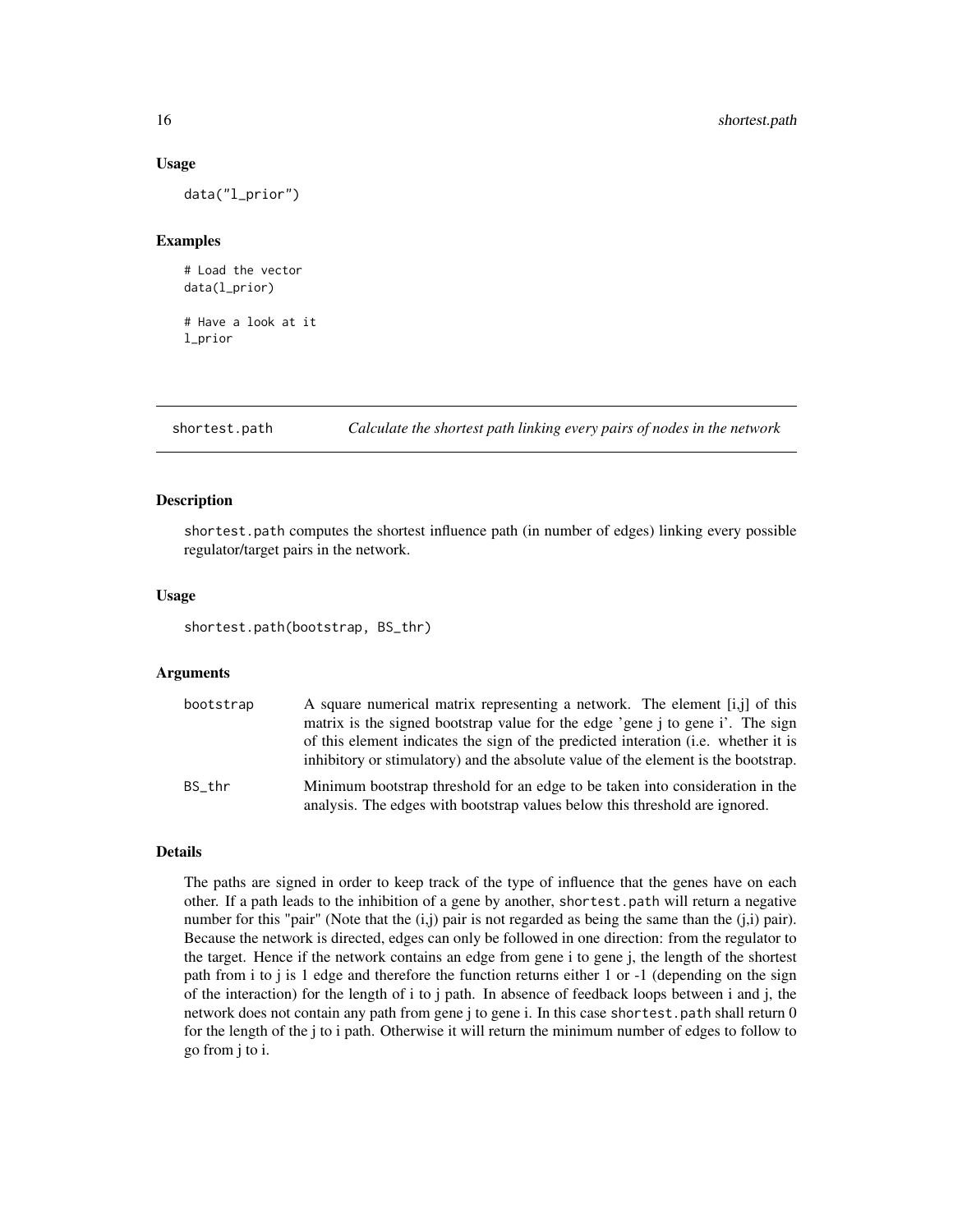# <span id="page-16-0"></span>TDCOR and the state of the state of the state of the state of the state of the state of the state of the state of the state of the state of the state of the state of the state of the state of the state of the state of the

# Value

shortest.path returns a list containing two matrices.

| SP | A square numerical matrix. The element [i,j] stores the signed shortest path                 |
|----|----------------------------------------------------------------------------------------------|
|    | from gene i to gene i. The sign indicates of the type of regulatory influence                |
|    | (stimulatory or inhitory) that gene <i>j</i> has on gene <i>i</i> through the shortest path. |
| ΒS | A square numerical matrix. The element $[i, j]$ stores the geometric mean of the             |
|    | bootstrap values of the edges located on the shortest path from gene j to gene i.            |

# Author(s)

Julien Lavenus <jl.tdcor@gmail.com>

# Examples

## Example with a 3-genes network where gene A upregulates B which upregulates A; and C represses B. ## the three edges have different bootstrap values (100, 60 and 55)

```
network=data.frame(matrix(c(0,100,0,0,60,0,0,-55,0),3,3))
names(network)=c("gene A","gene B","gene C")
rownames(network)=c("gene A","gene B","gene C")
```

```
shortest.path(as.matrix(network),1)
```
<span id="page-16-1"></span>TDCOR *The TDCOR main function*

# Description

This is the main function to run the TDCOR algorithm and reconstruct the gene network topology.

# Usage

```
TDCOR(dataset,l_genes, TPI, DPI, ...)
```
### Arguments

| dataset            | Numerical matrix storing the non-log2 transcriptomic data (average of repli-<br>cates). The rows of this matrix must be named by gene codes (e.g. the AGI gene                                                                          |
|--------------------|-----------------------------------------------------------------------------------------------------------------------------------------------------------------------------------------------------------------------------------------|
|                    | code for Arabidopsis datasets). The columns must be organized in chronological<br>order from the left to the right.                                                                                                                     |
| $_{\rm 1\mu enes}$ | A character vector containing the (AGI) gene codes of the genes one wishes to<br>build the network with (gene codes -e.g. "AT5G26930"- by opposed to gene<br>names -e.g."GATA23"- which are provided by the optional 1_names argument). |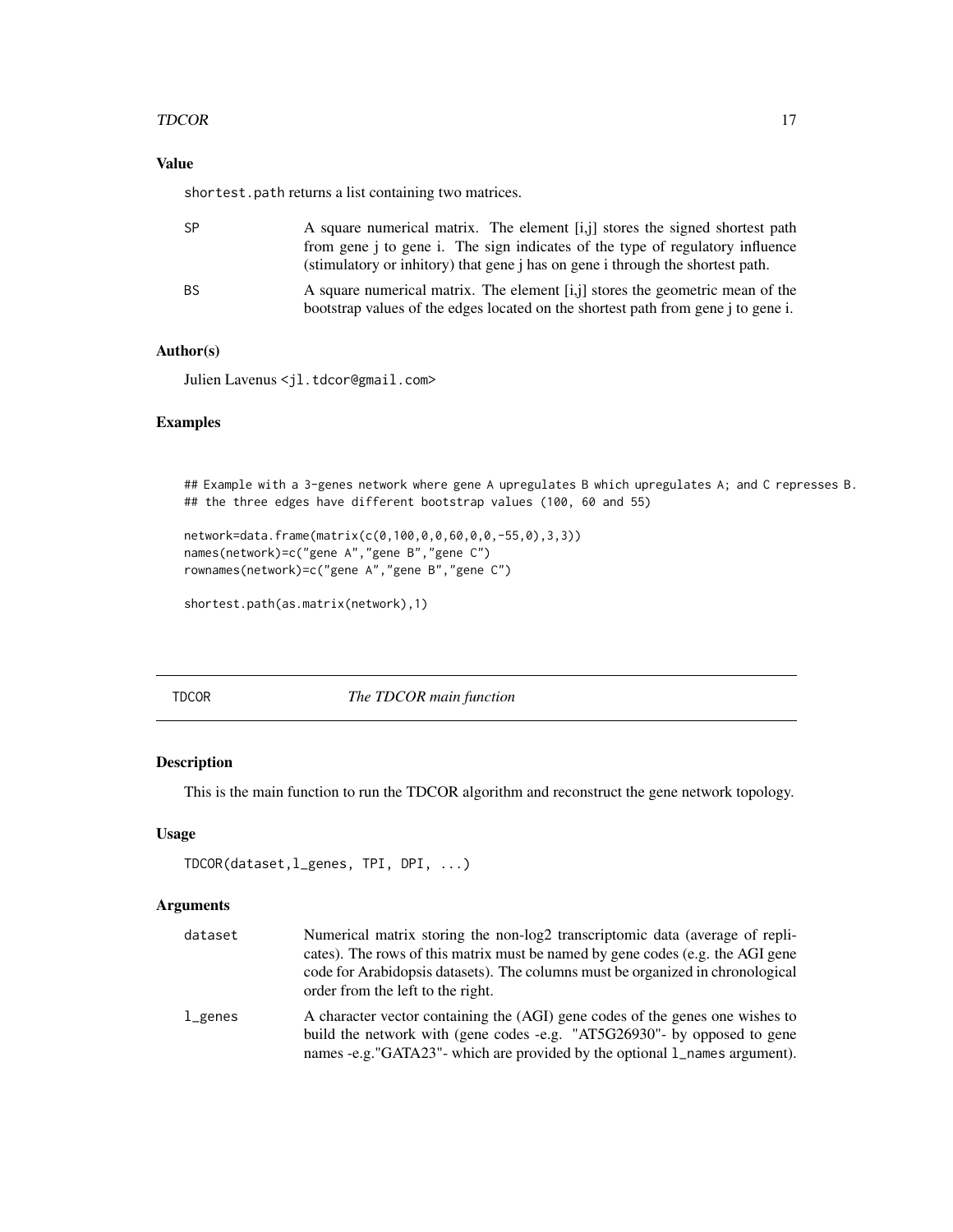<span id="page-17-0"></span>TPI A TPI database generated by [CalculateTPI](#page-6-1) which contains some necessary statistical information for triangle motifs pruning. In particular it must have an entry for all the regulators included in the network analysis. The TPI database may also contain data for genes that are not included in l\_genes.

DPI A DPI database generated by [CalculateDPI](#page-3-1) which contains some necessary statistical information for diamond motifs pruning. In particular it must have an entry for all the regulators included in the network analysis. The DPI database may also contain data for genes that are not included in l\_genes.

> ... Additional arguments to be passed to the TDCOR function (Some are necessary if dataset is not the LR dataset):

- l\_names: A character vector containing the 'everyday names' of the genes included in the analysis (e.g. "LBD16") . These are the names by which genes will be refered as to in the final network table. Gene names must be unique; repeats of the same name are not allowed. If no l\_names parameter is given, it is by default equal to l\_genes. The i-th element of the vector l\_names contains the 'everyday name' of the i-th gene in l\_genes.
- 1\_prior: A numerical vector containing the prior information on the genes included in the analysis. By defining the l\_prior, the user defines which genes are positive regulators, which are negative regulators and which can only be targets. The prior code is defined as follow: -1 for negative regulator; 0 for non-regulator (target only); 1 for positive regulator; 2 for genes that can act as both positive and negative regulators. If no 1\_prior parameter is provided, it is by default equal to a vector of 2s, meaning that all genes are regarded as being both potential activators and repressors. The i-th element of the vector l\_prior contains the prior to associate to the i-th gene in l\_genes.
- times: A numerical vector containing the successive times (in hours) at which the samples were collected to generate the time-series transcriptomic dataset.If no times parameter is given, it is by default equal to the times parameter used for the lateral root transcriptomic dataset.
- n0: An integer corresponding to the number of iterations to be performed in the external bootstrap loop. At the beginning of every iteration of this external loop, new random parameter values are sampled in the user-defined bootstrapping interval. If no n0 parameter is given, it is by default equal to 1000.
- n1 : An integer corresponding to the number of iterations to be performed in the internal bootstrap loop. In this loop parameter values are kept the same but the order of node analysis is randomized at each iteration. If no n1 parameter is provided, it is by default equal to 10.
- time\_step: A positive number corresponding to the time step (in hours) i.e. the temporal resolution at which the gene profiles are analysed. If no time\_step parameter is provided, it is by default equal to 1 hour.
- delayspan: A positive number. It is the maximum time shift (in hours) which is analysed. It should be high enough for the time shift estimation process to be successful but argueably relatively small in comparison to the overall duration of the time series. (e.g. for the LR dataset which has data spanning over 54 hours, delayspan was set to 12 hours).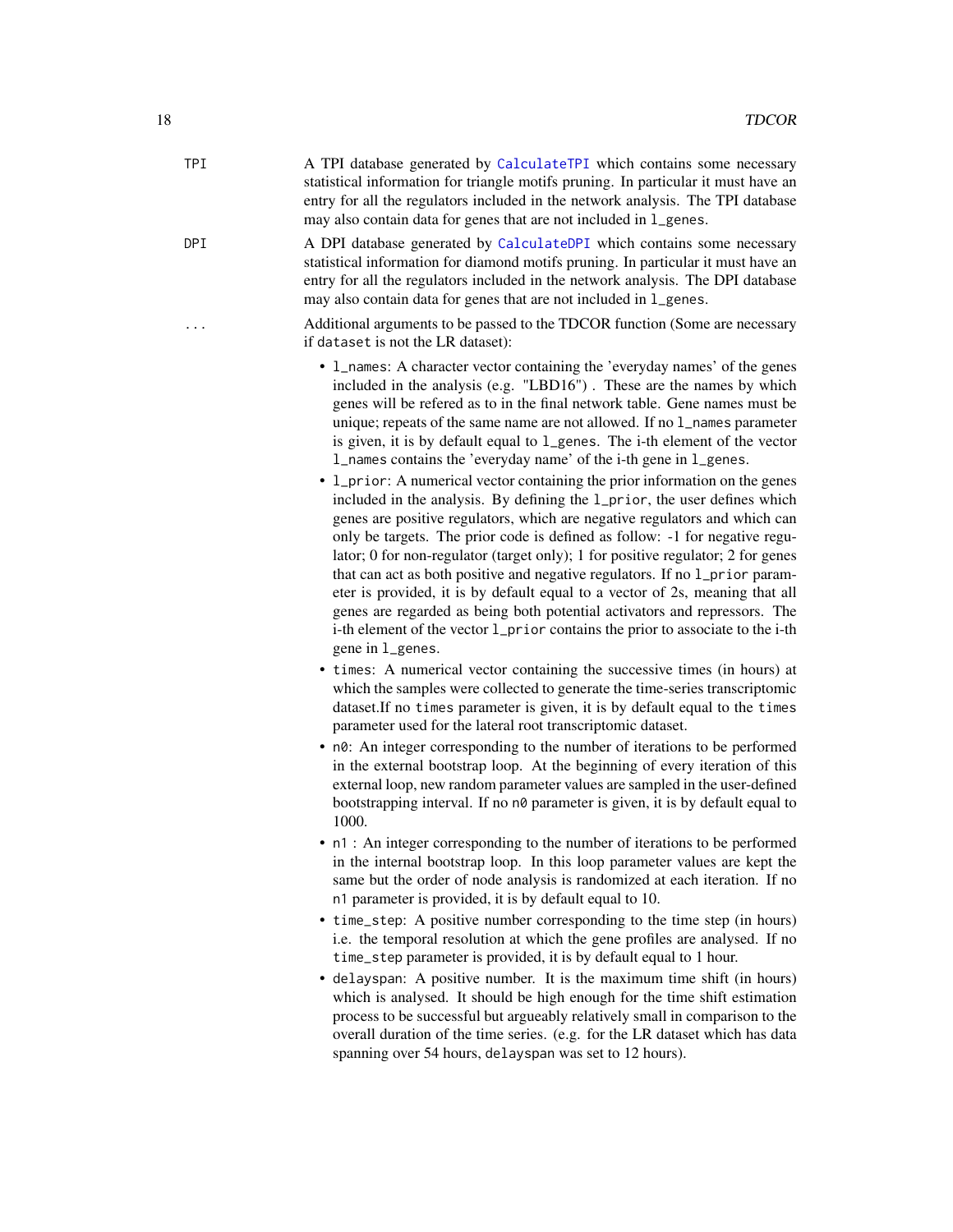- <span id="page-18-0"></span>• tol: A strictly positive number corresponding to the tolerance threshold on the final score of time shift estimates. The score is a positive number that measures the "level of disagreement" between the four time shift estimators. A time shift estimate is regarded as meaningful if it scores lower than the tol threshold. If all four estimators agree on a certain value of time shift, the estimate obtains the best possible score, which is 0. Increasing tol make the time shift estimation process LESS stringent. For more information see [estimate.delay](#page-10-1).
- delaymin: A numerical vector containing one or two positive elements corresponding to the boundaries of the boostrapping interval for the minimum time shift above which putative interactions are regarded as possible. If no delaymin parameter is provided, it is by default equal to 0 hour. Gene pairs with time shift lower than or equal to delaymin are regarded as coregulation and are therefore not included in the network.
- delaymax: A numerical vector containing one or two positive elements corresponding to the boundaries of the boostrapping interval for the maximum time shift above which putative interactions are regarded as indirect. If no delaymax parameter is provided, it is by default equal to 3 hours. Putative indirect interactions are included in the network only when the putative target is not predicted any direct regulator.
- thr\_cor: A numerical vector containing one or two positive elements between 0 and 1 corresponding to the boundaries of the boostrapping interval for the threshold of Pearson's correlation. A gene pair is included in the preliminary network only if the correlation between the profiles (with the time shift correction) is higher than or equal to the thr\_cor threshold. If no thr\_cor parameter is provided, it is by default equal to [0.7;0.9]. Note that increasing thr\_cor makes the correlation filter MORE stringent.
- delay: A positive number corresponding to the most likely time shift (in hours) one could expect between the profile of a regulator and the profile of its direct targets. This parameter enables one to generate the reference profiles of the ideal regulator when calculating the index of directness (ID). If no delay parameter is provided, it is by default equal to 3 hours. Note that similar parameters serving the same purpose are also used to calculate the triangle pruning index and the diamond pruning index. But TDCOR reads the value to use for calculating those indices directly from the TPI and DPI databases (for consistency reasons).
- thr\_ind1: A numerical vector containing one or two positive elements corresponding to the boundaries of the boostrapping interval for the index of directness (ID) lower threshold. Gene pairs showing an ID below this threshold will be regarded as co-regulation and therefore eliminated from the network. If no thr\_ind1 parameter is provided, it is by default equal to 0.5. Reminder: For direct interaction one expects ID values around 1. For indirect interactions one expect values greater than 1. For co-regulated genes, ID should be smaller than 1. Note that increasing thr\_ind1 makes the ID-based "anti-coregulation filter" MORE stringent.
- thr\_ind2: A numerical vector containing one or two positive elements corresponding to the boundaries of the boostrapping interval for the index of directness (ID) upper threshold. Putative interactions showing an ID above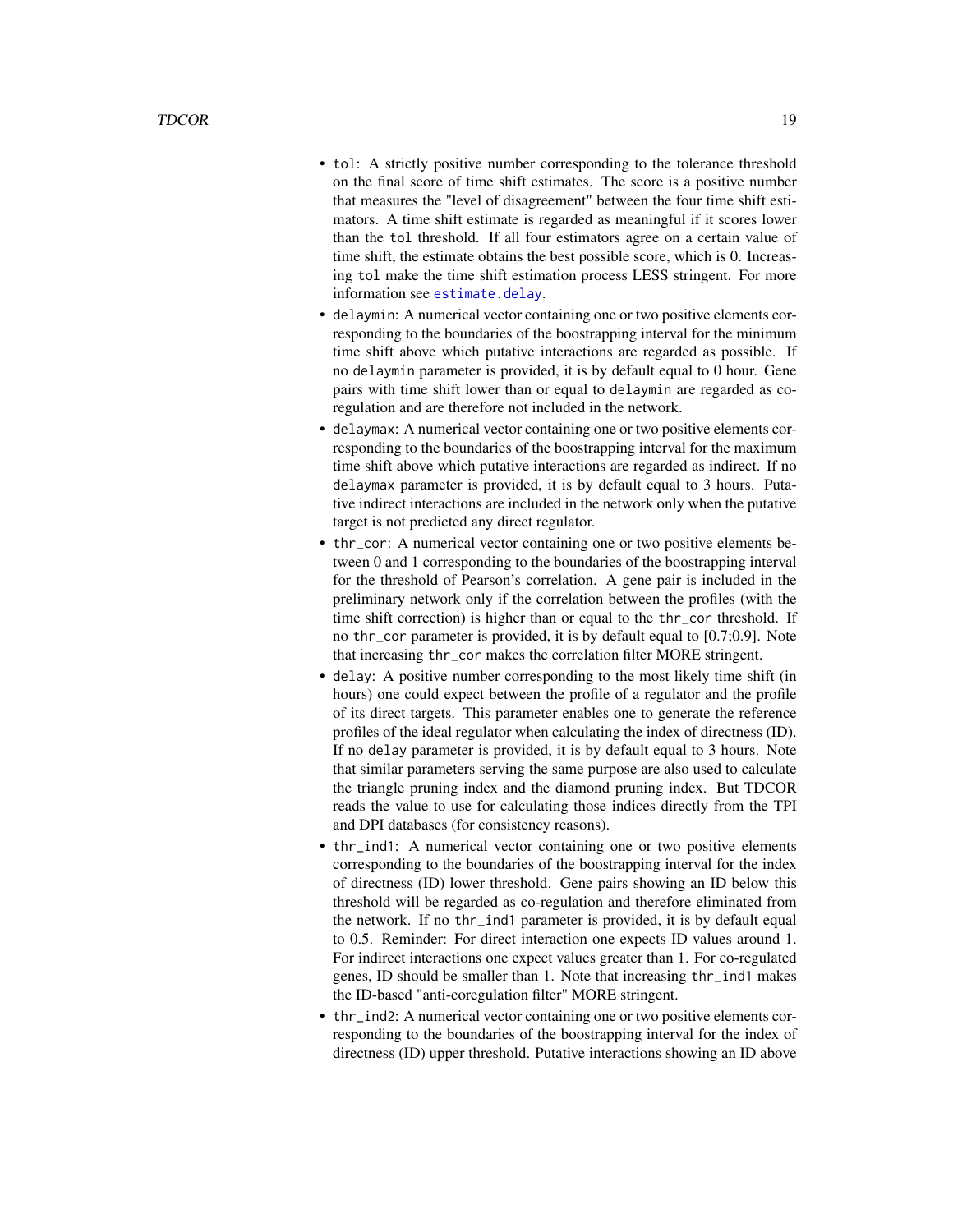this threshold are regarded as indirect. If no thr\_ind2 parameter is provided, it is by default equal to 4.5. Reminder: For direct interaction one expects ID values around 1. For indirect interactions one expect values greater than 1. For co-regulated genes, ID should be smaller than 1. Note that increasing thr\_ind2 makes the ID-based filter against indirect interactions LESS stringent.

- thr\_overlap : A numerical vector containing one or two positive elements smaller than 1. These correspond to the boundaries of the boostrapping interval for the index of overlap. If no thr\_overlap parameter is provided, it is by default equal to [0.5,0.6]. Note that increasing thr\_overlap makes the overlap filter MORE stringent. This filter aims at removing unlikely negative interactions where the putative regulator switches on too late to downregulate the putative target. Keep in mind that the filter is sensitive to the noise level in the data. It should only be used if the data has a very low level of noise. To inactivate the filter set the thr\_overlap parameter to 0.
- thrpTPI: A numerical vector containing one or two positive numbers smaller or equal to 1 in increasing order. These correspond to the boundaries of the boostrapping interval for the probability threshold used in the triangle filter. If no thrpTPI parameter is provided, it is by default equal to [0.5,0.75]. Note that increasing thrpTPI makes the triangle filter LESS stringent.
- thrpDPI: A numerical vector containing one or two positive numbers smaller or equal to 1 in increasing order. These correspond to the boundaries of the boostrapping interval for the probability threshold used in the diamond filter. If no thrpTPI parameter is provided, it is by default equal to [0.8,0.9]. Note that increasing thrpDPI makes the diamond filter LESS stringent.
- thr\_isr: A numerical vector containing one or two positive elements corresponding to the boundaries of the boostrapping interval for the threshold of the index of directness above which the gene is predicted to negatively self-regulate. Genes will be predicted to positively self-regulate if the index of directness is smaller than 1/thr\_isr. If no thr\_isr parameter is provided, it is by default equal to [3,6]. Note that increasing thr\_isr makes the search for self-regulating genes MORE stringent.
- search.EP: A boolean to control whether Master-Regulator-Signal-Transducer (MRST) or signal Entry Point (EP) should be looked for or not. (If yes, set on TRUE which is the default value)
- thr\_bool\_EP: A number between 0 and 1 used as threshold to convert normalized expression profiles (values between 0 and 1) into boolean expression profiles (values equal to 0 or 1). If no thr\_bool\_EP parameter is provided, it is by default equal to 0.8. The conversion of the continuous profiles into boolean profiles is part of the process of MRST analysis.
- MinTarNumber: An integer. Minimum number of targets a regulator should have in order to be regarded as a potential MRST. If no MinTarNumber parameter is provided, it is by default equal to 5. Note that increasing MinTarNumber makes the search for MRST genes MORE stringent.
- MinProp: A number between 0 and 1. Minimum proportion of targets which are not at steady state at  $t=0$  that a regulator should have in order to be regarded as a potential MRST. If no MinProp parameter is provided, it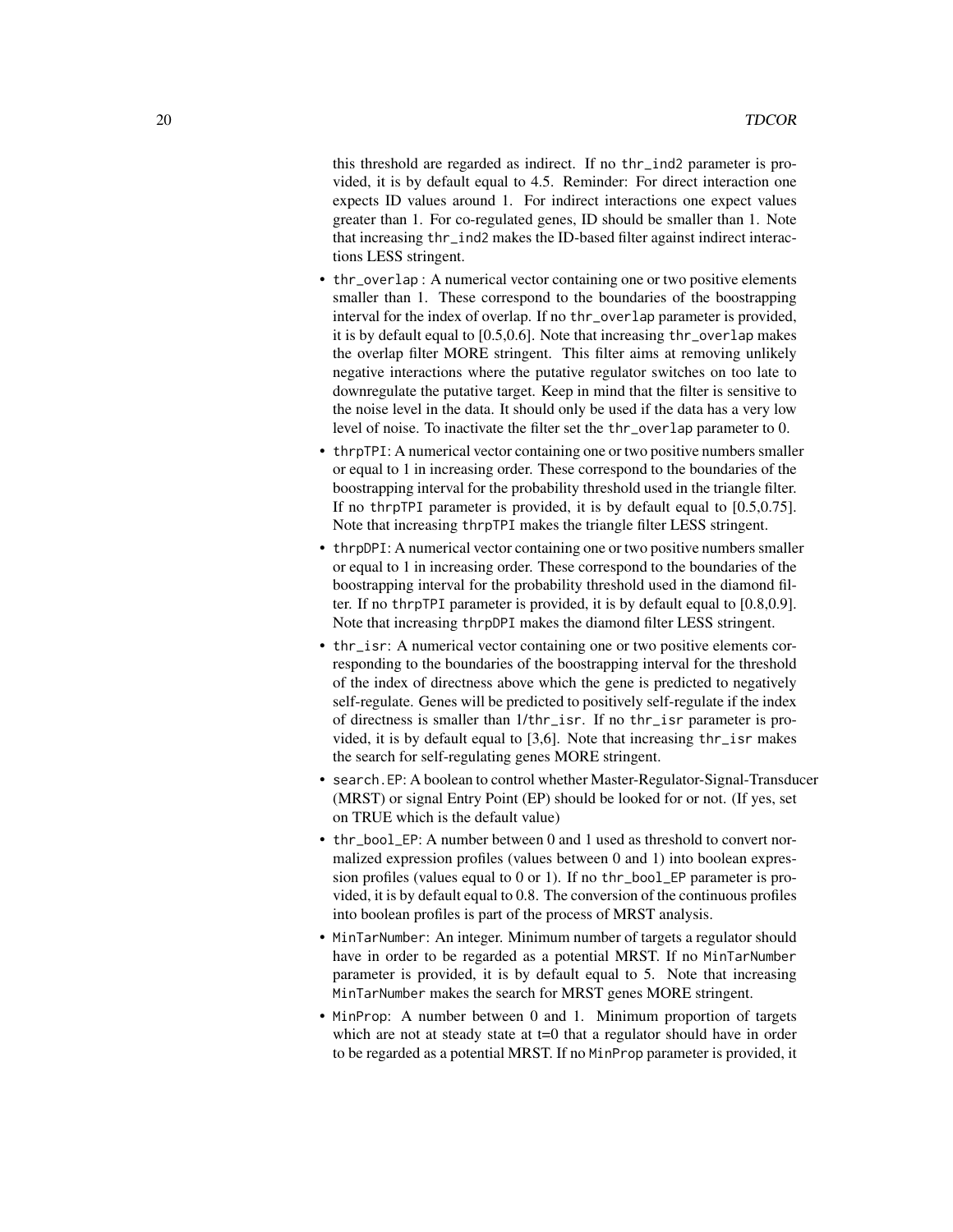<span id="page-20-0"></span>is by default equal to 0.75. Note that increasing MinProp makes the search for MRST genes MORE stringent.

- MaxEPNumber: An integer. Maximum number of MRST that can be predicted at each iteration. If no MaxEPNumber parameter is provided, it is by default equal to 1.
- regmax: An integer. Maximum number of regulators that a target may have. If no regmax parameter is provided, it is by default equal to 6.
- outfile\_name: A string. Name of the file to print the network table in. By default it is "TDCor\_output.txt".

### Details

The default values are certainly not the best values to work with. The TDCOR parameters have to be optimized by the user based on its own knowledge of the network, the quality of the data etc... Because TDCOR works by pruning interactions, it is probably easier (as a first go) to optimize the parameter values following the order of the filters.

Before starting inactivate all the filters using the less stringent parameter values possible or for the MRST filter by setting search.EP to FALSE. You should as well set the bootstrap parameters to a relatively low value (e.g.  $n\theta = 100$  and  $n\theta = 1$ ). Hence the runs will be quick and you will be able to rapidly assess whether the changes you made in the parameter values were a good thing.

Start by optimizing the parameters involved in time shifts estimation. That is to say, essentially delayspan, time\_step, tol and delaymax. The latter (together with delaymin) is a biological parameters and the range of possible values is argueably limited. Though they ought to be adapted to the organism (e.g. in prokaryotes, the delays are extremely short since polysomes couple transcription and translation). Note that the estimate delay function can be very helpful to optimize these various parameters thanks to the visual output. Use it with pairs of genes that have been shown to interact directly or indirectly in your system and for which the relationship in the dataset in clearly linear. For network reconstruction with TDCor, good time shift estimation is absolutely crucial. Once this is done, proceed with optimizing the threshold for correlation thr\_cor and the thresholds on the index of directness (thr\_ind1, thr\_ind2). Then optimize the parameters of the triangle and diamond pruning filters (thrpTPI and thrpDPI). You may have to try a couple of different TPI and DPI databases (i.e. databases built with different input parameters). In particular increasing the noise level when generating these database enables one to decrease the stringency of the triangle and diamond filters, when increasing the thrpTPI and thrpDPI value is not sufficient. Subsequently fine-tune the parameters of the MRST filter (thr\_bool\_EP, MinTarNumber, MinProp, MaxEPNumber) if you want it on. Remember to set search.EP back to TRUE first. Next optimize thr\_isr (self-regulation). Finally, restrict the number of maximum regulators if necessary (regmax).

# Value

The TDCOR main function returns a list containing 7 elements

input A list containing the input parameters (as a reminder). intermediate A list containing three intermediate matrices. mat\_cor is the matrix that stores the correlations, mat\_isr stores the indices of self-regulations and mat\_overlap contains the indices of overlap.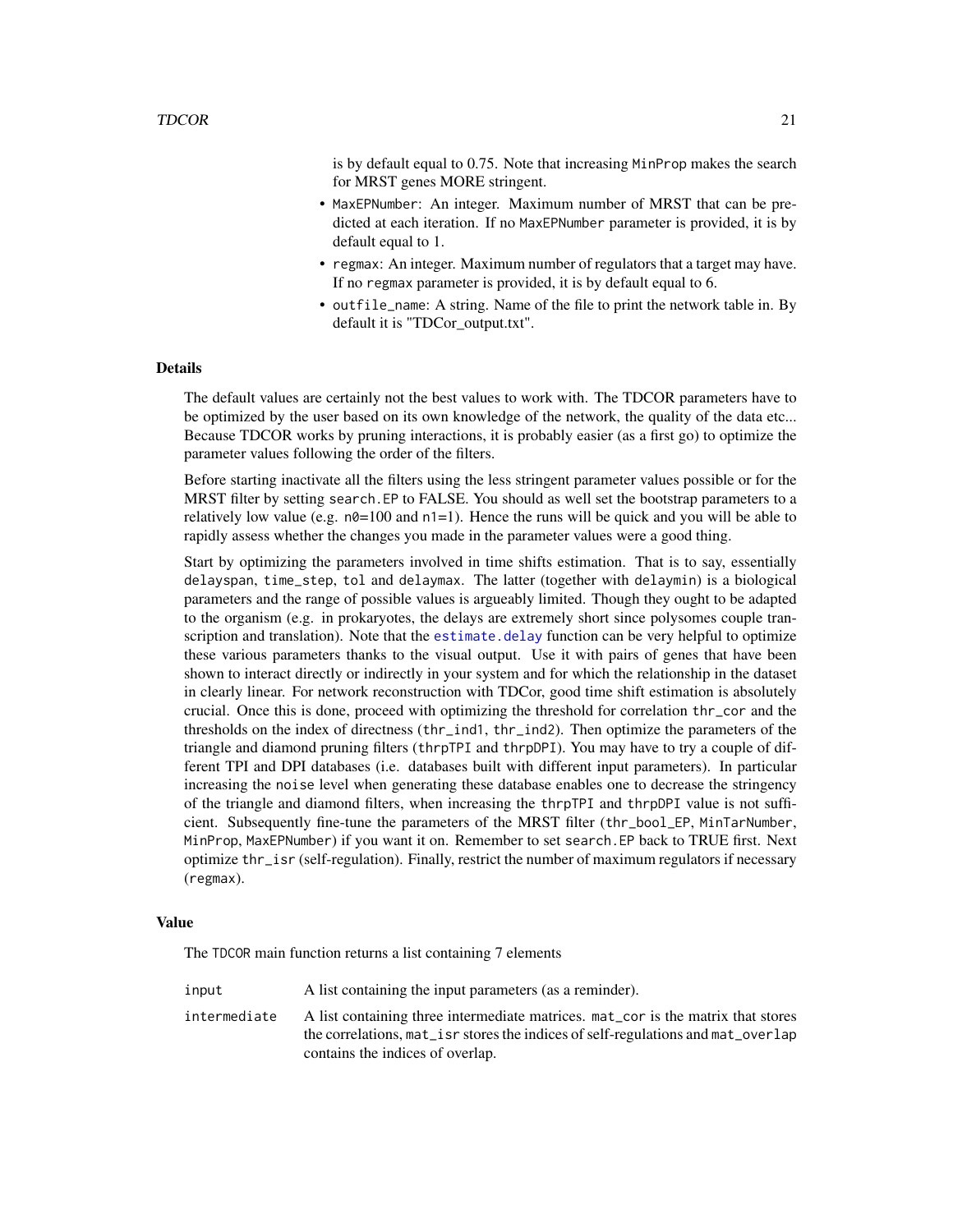<span id="page-21-0"></span>

| network     | A matrix containing the network. The element $[i, j]$ of this matrix contains the<br>bootstrap value for the edge "gene j to gene i". The sign indicates the sign of the<br>predicted interaction.                                                                |
|-------------|-------------------------------------------------------------------------------------------------------------------------------------------------------------------------------------------------------------------------------------------------------------------|
| ID          | A matrix containing the computed indices of directness $(ID)$ . The element $[i, j]$<br>contains the ID for the edge "gene j to gene i".                                                                                                                          |
| delay       | A matrix containing the computed time shifts. The element $[i, j]$ of this matrix<br>contains the estimated time shift between the profile of gene j and the profile of<br>gene i.                                                                                |
| EP          | A vector containing the bootstrap values for the MRST predictions.                                                                                                                                                                                                |
| predictions | The edge predictions in the form of a table. The columns are organized in fol-<br>lowing order: Regulator name, Type of interaction (+ or-), Target name, Boot-<br>strap, Index of Directness, Estimated time shift between the target and regulator<br>profiles. |

The table of predictions (without header) and the input parameters are printed at the end of the run in two separate text files located in the current R working directory (If you are not sure which directory this is, use the command getwd()).

#### Note

For a parameter to be involved in the bootstrapping process, one must feed the function a vector containing two values as input. These two values are respectively the lower and upper boundaries of the bootstrapping interval. If one chooses not to use a parameter for bootstrapping, one can either feed the function an input vector containing twice the same value, or only one value.

### Author(s)

Julien Lavenus <jl.tdcor@gmail.com>

# References

Lavenus *et al.*, 2015, The Plant Cell

# See Also

See also [CalculateDPI](#page-3-1), [CalculateTPI](#page-6-1), [UpdateDPI](#page-24-2), [UpdateTPI](#page-26-1), [TDCor-package](#page-1-1).

# Examples

```
## Not run:
# Load the lateral root transcriptomic dataset
data(LR_dataset)
# Load the vectors of gene codes, gene names and prior
data(l_genes)
data(l_names)
data(l_prior)
```
# Load the vector of time points for the LR\_dataset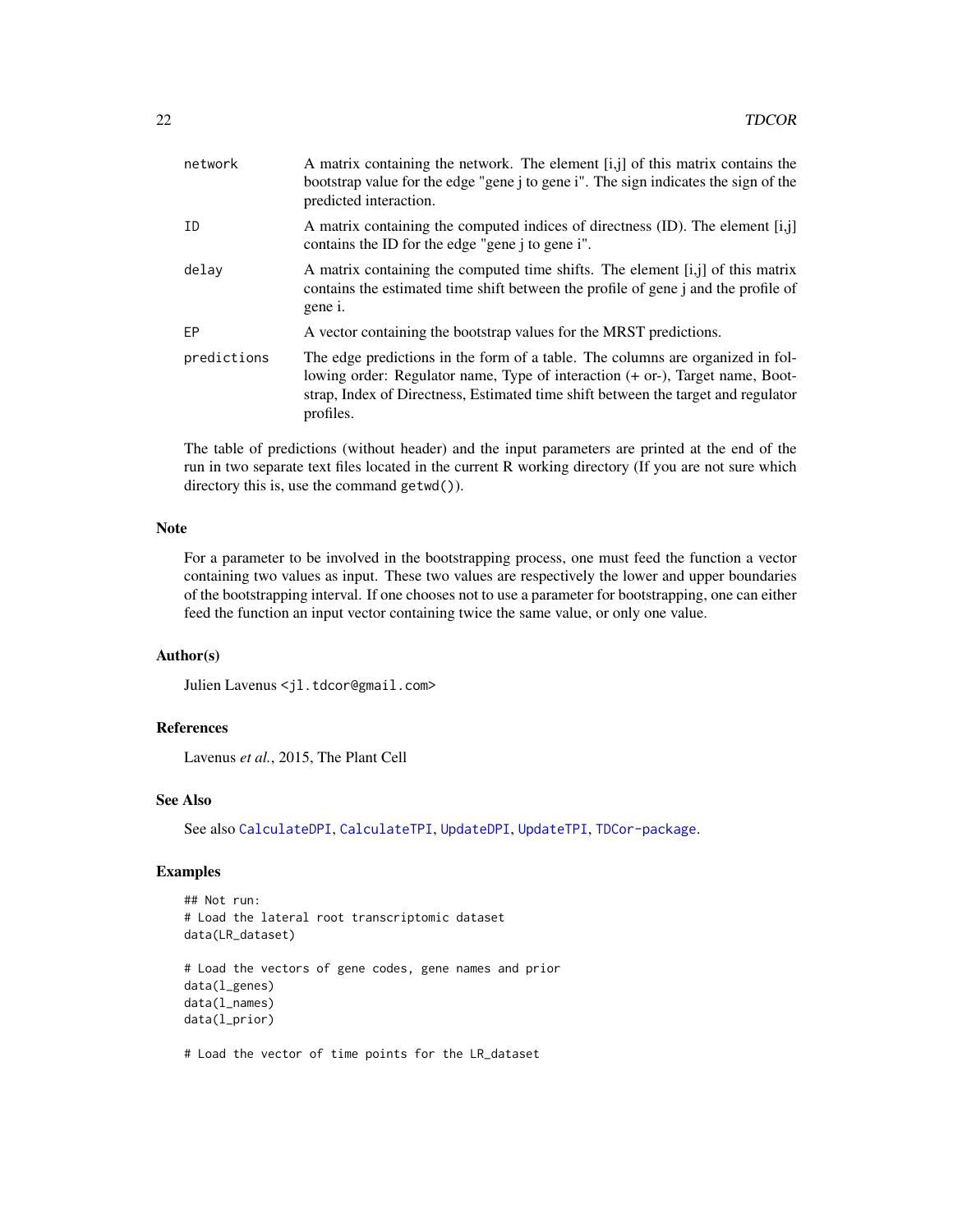#### TDCOR 23

data(times)

```
# Generate the DPI databases
DPI15=CalculateDPI(dataset=LR_dataset,l_genes=l_genes,l_prior=l_prior,
times=times,time_step=1,N=10000,ks_int=c(0.5,3),kd_int=c(0.5,3),delta_int=c(0.5,3),
noise=0.15,delay=3)
# Generate the TPI databases
TPI10=CalculateTPI(dataset=LR_dataset,l_genes=l_genes,
l_prior=l_prior,times=times,time_step=1,N=10000,ks_int=c(0.5,3),
kd_int=c(0.5,3),delta_int=c(0.5,3),noise=0.1,delay=3)
# Check/update if necessary the databases (Not necessary here though.
# This is just to illustrate how it would work.)
TPI10=UpdateTPI(TPI10,LR_dataset,l_genes,l_prior)
DPI15=UpdateDPI(DPI15,LR_dataset,l_genes,l_prior)
### Choose your TDCOR parameters ###
# Parameters for time shift estimatation
# and filter on time shift value
ptime_step=1
ptol=0.13
pdelayspan=12
pdelaymax=c(2.5,3.5)
pdelaymin=0
# Parameter of the correlation filter
pthr_cor=c(0.65,0.8)
# Parameters of the ID filter
pdelay=3
pthr_ind1=0.65
pthr_ind2=3.5
# Parameter of the overlap filter
pthr_overlap=c(0.4,0.6)
# Parameters of the triangle and diamond filters
pthrpTPI=c(0.55,0.8)
pthrpDPI=c(0.65,0.8)
pTPI=TPI10
pDPI=DPI15
# Parameter for identification of self-regulations
pthr_isr=c(4,6)
# Parameters for MRST identification
pMinTarNumber=5
```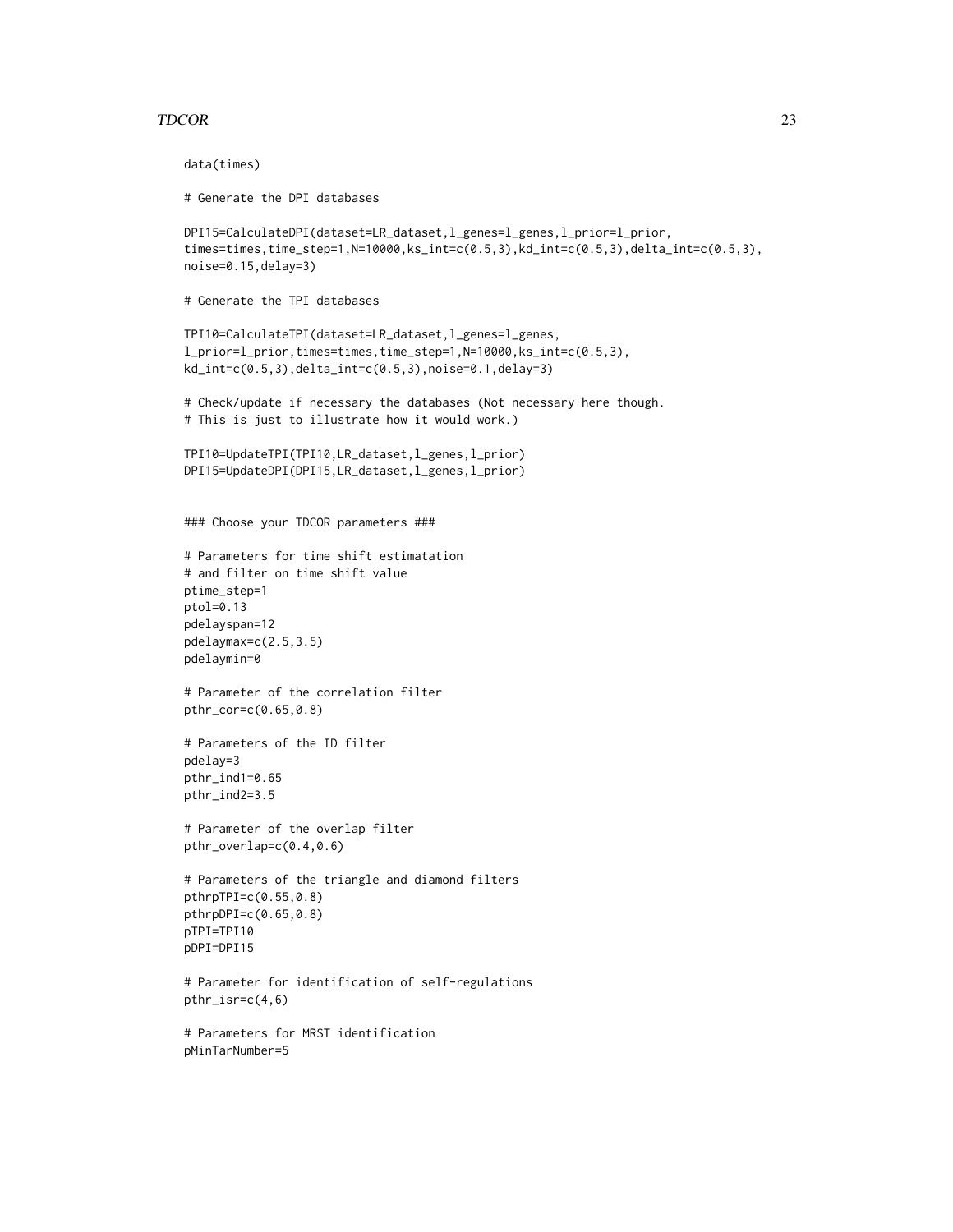```
24 TF
```

```
pMinProp=0.6
# Max number of regulators
pregmax=5
# Bootstrap parameters
pn0=1000
pn1=10
# Name of the file to print network in
poutfile_name="TDCor_output.txt"
### Reconstruct the network ###
tdcor_out= TDCOR(dataset=LR_dataset,l_genes=l_genes,l_names=l_names,n0=pn0,n1=pn1,
l_prior=l_prior,thr_ind1=pthr_ind1,thr_ind2=pthr_ind2,regmax=pregmax,thr_cor=pthr_cor,
delayspan=pdelayspan,delaymax=pdelaymax,delaymin=pdelaymin,delay=pdelay,thrpTPI=pthrpTPI,
thrpDPI=pthrpDPI,TPI=pTPI,DPI=pDPI,thr_isr=pthr_isr,time_step=ptime_step,
thr_overlap=pthr_overlap,tol=ptol,MinProp=pMinProp,MinTarNumber=pMinTarNumber,
outfile_name=poutfile_name)
```
## End(Not run)

<span id="page-23-1"></span>

TF *Table of 1834 Arabidopsis Transcription factors*

# Description

TF is a dataframe with two columns. The first column contains the AGI gene code of 1834 genes encoding Arabidopsis transcription factors. The second column contains the associated gene names.

# Usage

data("TF")

# Source

Data published on the Agris database website (<http://arabidopsis.med.ohio-state.edu/AtTFDB/>).

#### References

Davuluri *et al.* (2003), **AGRIS: Arabidopsis Gene Regulatory Information Server, an informa**tion resource of Arabidopsis cis-regulatory elements and transcription factors, BMC Bioinformatics, 4:25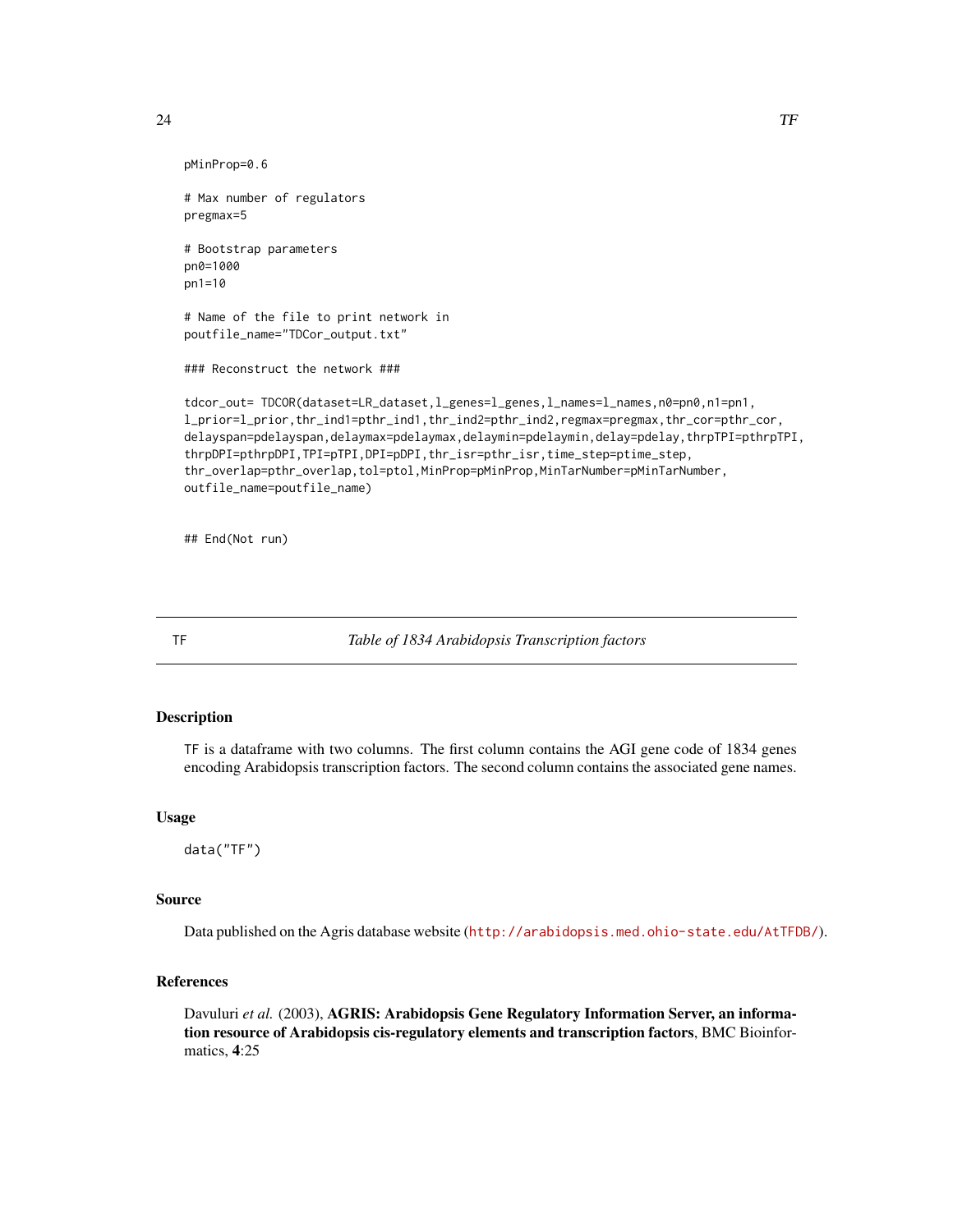#### <span id="page-24-0"></span>times 25

# Examples

```
# Load the database
data(TF)
# Obtain the transcription factors for which data is available in the LR dataset
# i.e. present on ATH1 chip and differentially expressed.
data(LR_dataset)
clean.at(LR_dataset,TF[,1])
```
<span id="page-24-1"></span>times *The* times *vector to use with the lateral root dataset*

#### Description

Contains the times (in hours) at which the samples were collected to generate the Lateral Root transcriptomic dataset (data(LR\_dataset))

#### Usage

```
data("times")
```
#### Examples

# Load the vector associated with the LR dataset data(times)

# Have a look at it times

<span id="page-24-2"></span>UpdateDPI *Update or check the DPI database*

#### Description

UpdateDPI analyzes the DPI database and add new entries into it if it does not contain all the necessary data for reconstructing the network with the genes listed in the vector l\_genes.

# Usage

```
UpdateDPI(DPI,dataset,l_genes, l_prior)
```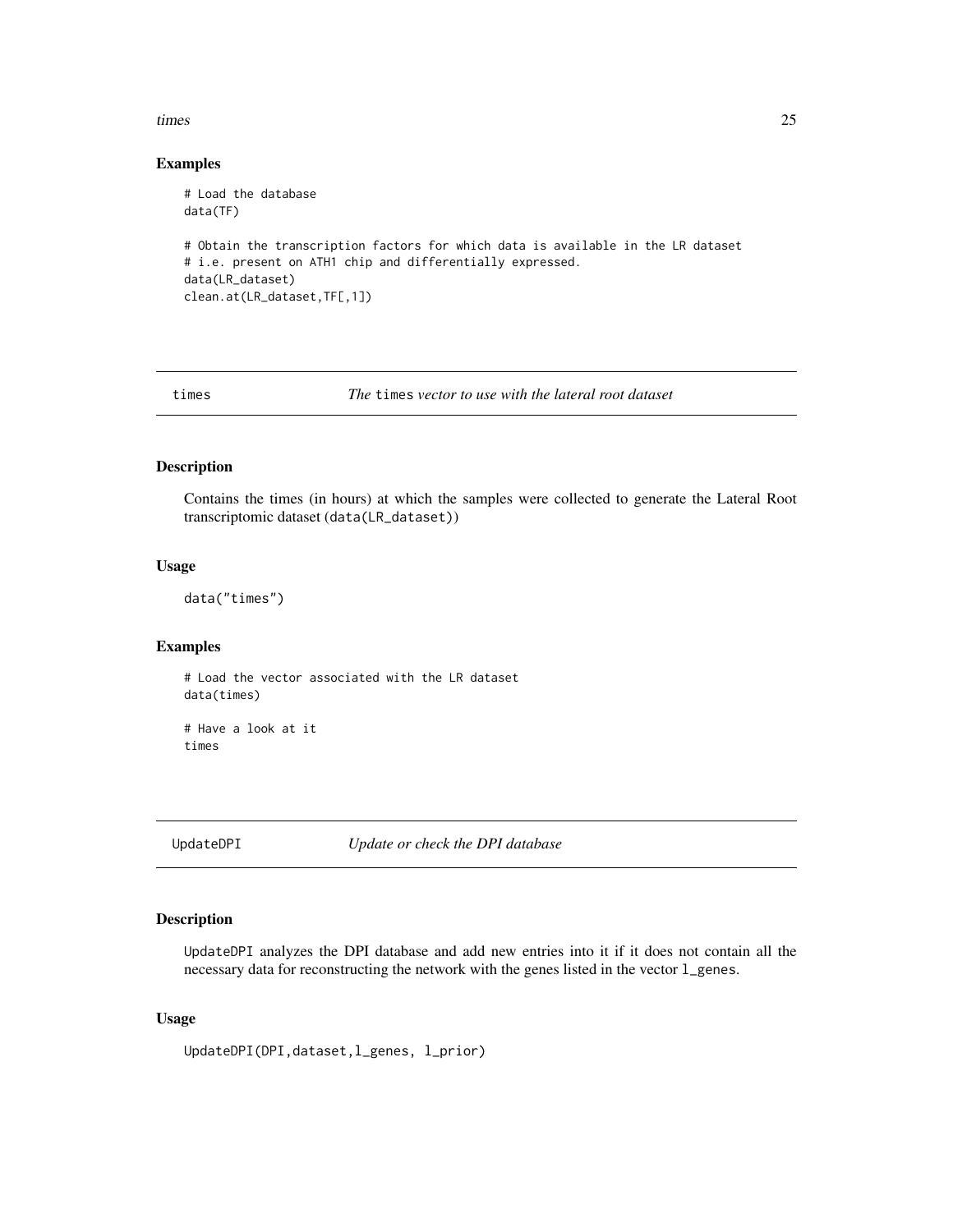#### <span id="page-25-0"></span>Arguments

| DPI     | The DPI database to update or check before reconstructing the network.                                                                                                                                                                                                                                                                                                                                                                                                                                                                                                      |
|---------|-----------------------------------------------------------------------------------------------------------------------------------------------------------------------------------------------------------------------------------------------------------------------------------------------------------------------------------------------------------------------------------------------------------------------------------------------------------------------------------------------------------------------------------------------------------------------------|
| dataset | Numerical matrix storing the transcriptomic data. The rows of this matrix must<br>be named by gene codes (like AGI gene codes for Arabidopsis data).                                                                                                                                                                                                                                                                                                                                                                                                                        |
| l_genes | A character vector containing the gene codes of the genes we want to reconstruct<br>the network with.                                                                                                                                                                                                                                                                                                                                                                                                                                                                       |
| l_prior | A numerical vector containing the prior information on the genes included in<br>the network recontruction. By defining the 1_prior vector, the user defines<br>which genes should be regarded as positive regulators, which others as negative<br>regulators and which can only be targets. The prior code is defined as follow: -1<br>for negative regulator; 0 for non-regulator (target only); 1 for positive regulator;<br>2 for both positive and negative regulator. The i-th element of the vector is the<br>prior to associate to the <i>i</i> -th gene in 1_genes. |

#### Value

UpdateDPI returns an updated DPI database containing data for at least all the genes in l\_genes whose associated prior is not null.

# Author(s)

Julien Lavenus <jl.tdcor@gmail.com>

#### See Also

See also [CalculateDPI](#page-3-1).

#### Examples

```
## Not run:
# Load the Lateral root transcriptomic dataset
data(LR_dataset)
```

```
# Load the vector of gene codes, gene names and prior
data(l_genes)
data(l_names)
data(l_prior)
```
# Load the vector of time points for the LR\_dataset data(times)

```
# Build a very small DPI database (3 genes)
DPI_example=CalculateDPI(dataset=LR_dataset,l_genes=l_genes[4:6],l_prior=l_prior[4:6],
times=times,time_step=1,N=5000,ks_int=c(0.5,3),kd_int=c(0.5,3),delta_int=c(0.5,3),
noise=0.15,delay=3)
```

```
# Add one gene in the database
DPI_example=UpdateDPI(DPI_example,dataset=LR_dataset,l_genes[4:7],l_prior[4:7])
```
## End(Not run)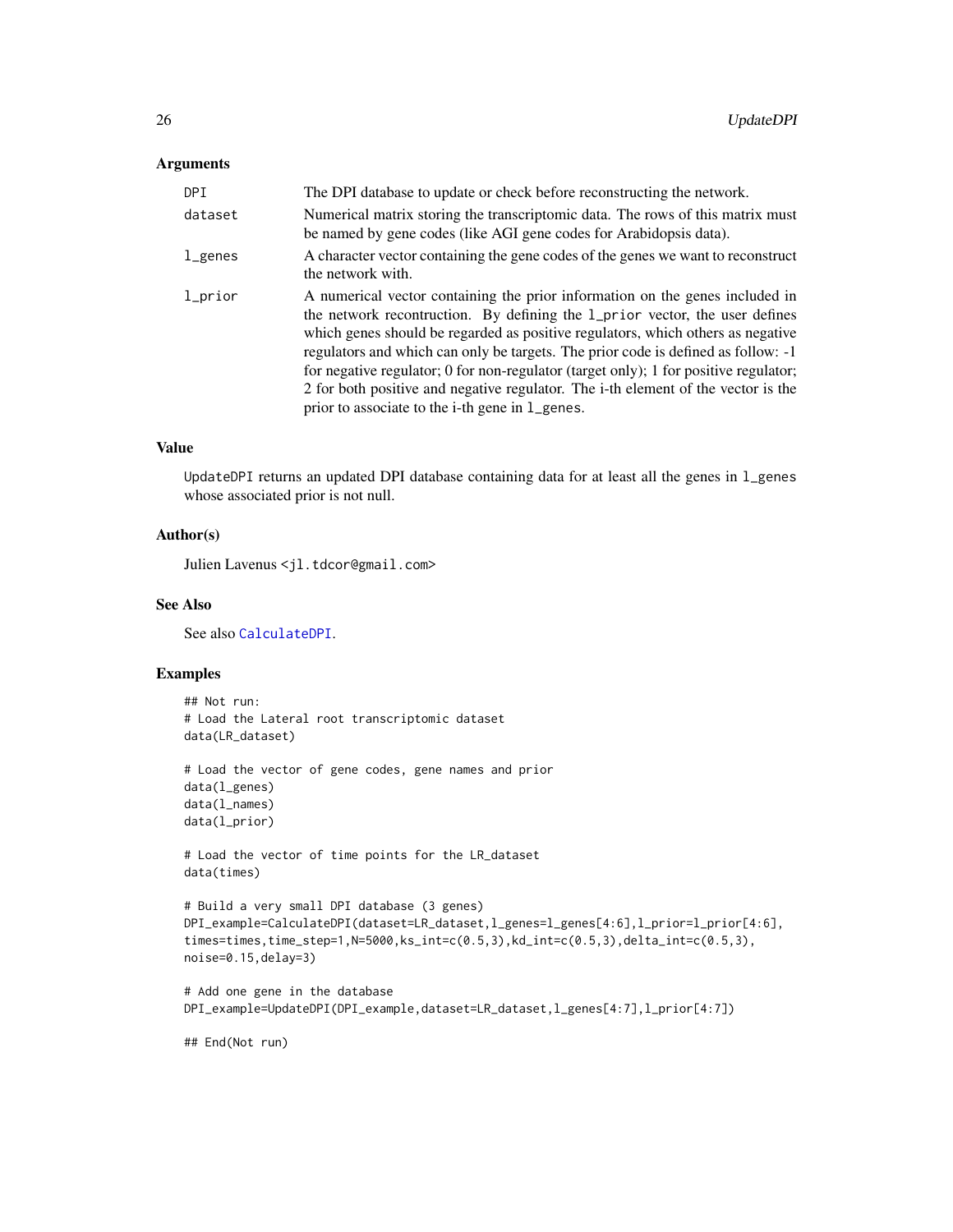<span id="page-26-1"></span><span id="page-26-0"></span>

# Description

UpdateTPI analyzes the TPI database and add new entries into it if it does not contain all the necessary data for reconstructing the network with the genes listed in the vector l\_genes.

# Usage

UpdateTPI(TPI, dataset, l\_genes, l\_prior)

# Arguments

| <b>TPT</b> | The TPI database to update or check before reconstructing the network.                                                                                                                                                                                                                                                                                                                                                                                                                                                                                                      |
|------------|-----------------------------------------------------------------------------------------------------------------------------------------------------------------------------------------------------------------------------------------------------------------------------------------------------------------------------------------------------------------------------------------------------------------------------------------------------------------------------------------------------------------------------------------------------------------------------|
| dataset    | Numerical matrix storing the transcriptomic data. The rows of this matrix must<br>be named by gene codes (like AGI gene codes for Arabidopsis data).                                                                                                                                                                                                                                                                                                                                                                                                                        |
| l_genes    | A character vector containing the gene codes of the genes we want to reconstruct<br>the network with.                                                                                                                                                                                                                                                                                                                                                                                                                                                                       |
| 1_prior    | A numerical vector containing the prior information on the genes included in<br>the network recontruction. By defining the 1_prior vector, the user defines<br>which genes should be regarded as positive regulators, which others as negative<br>regulators and which can only be targets. The prior code is defined as follow: -1<br>for negative regulator; 0 for non-regulator (target only); 1 for positive regulator;<br>2 for both positive and negative regulator. The i-th element of the vector is the<br>prior to associate to the <i>i</i> -th gene in 1_genes. |

# Value

UpdateTPI returns an updated TPI database containing data for at least all the genes in l\_genes whose associated prior is not null.

# Author(s)

Julien Lavenus <jl.tdcor@gmail.com>

### See Also

See also [CalculateTPI](#page-6-1).

# Examples

```
## Not run:
# Load the Lateral root transcriptomic dataset
data(LR_dataset)
```
# Load the vector of gene codes, gene names and prior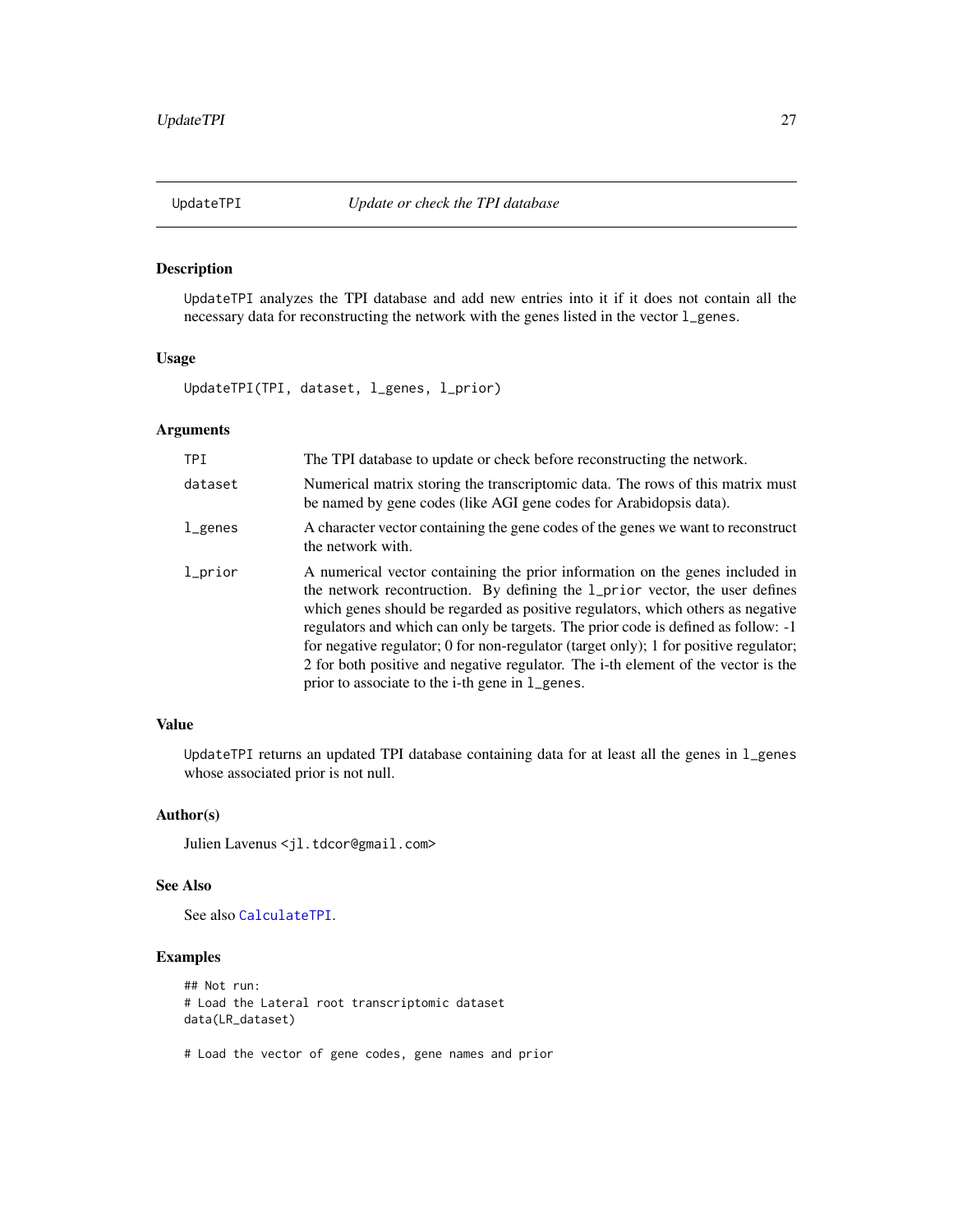```
data(l_genes)
data(l_names)
data(l_prior)
# Load the vector of time points for the LR_dataset
data(times)
# Build a very small TPI database (3 genes)
TPI_example=CalculateTPI(dataset=LR_dataset,l_genes=l_genes[4:6],
l_prior=l_prior[4:6],times=times,time_step=1,N=5000,ks_int=c(0.5,3),
kd_int=c(0.5,3),delta_int=c(0.5,3),noise=0.1,delay=3)
# Add one gene in the database
TPI_example=UpdateTPI(TPI_example,dataset=LR_dataset,l_genes[4:7],l_prior[4:7])
```
## End(Not run)